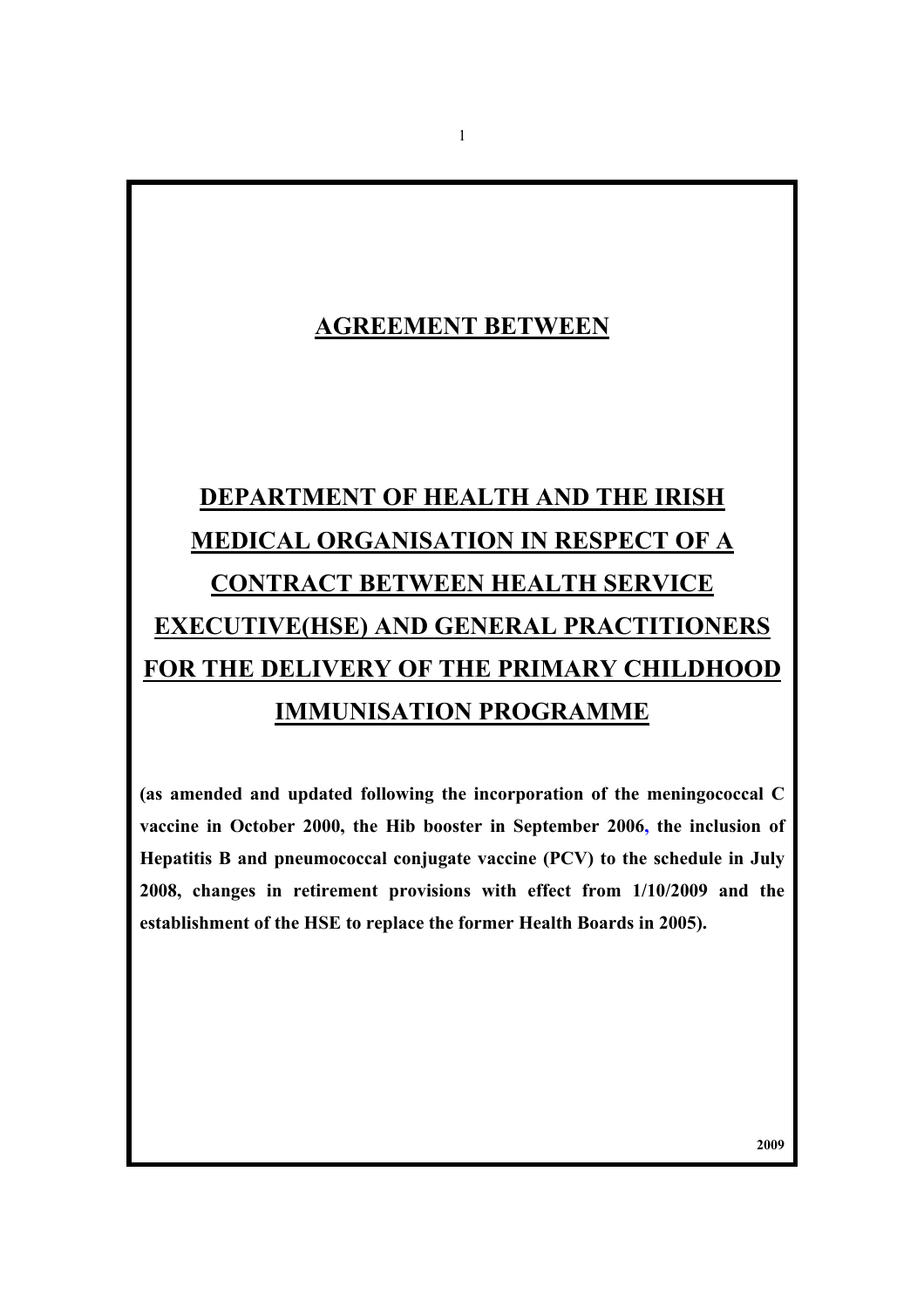### **AGREEMENT FOR THE DELIVERY OF THE PRIMARY CHILDHOOD IMMUNISATION PROGRAMME**

|              |            | (hereafter called the "Contracting Medical Practitioner"), having practice premises at: |  |
|--------------|------------|-----------------------------------------------------------------------------------------|--|
|              |            |                                                                                         |  |
|              |            |                                                                                         |  |
|              |            |                                                                                         |  |
| 2.           |            |                                                                                         |  |
| Phone Number | Fax Number | <b>GMS</b> Number                                                                       |  |
|              |            |                                                                                         |  |

E Mail address\_\_\_\_\_\_\_\_\_\_\_\_\_\_\_\_\_\_\_\_\_\_\_\_\_\_\_\_\_\_\_\_\_

and being a registered medical practitioner, entered in the Register of Medical Practitioners maintained by the Medical Council in that name, practising in the State and having medical protection insurance, hereby agree to deliver the Primary Childhood Immunisation Programme Services, in accordance with the terms and conditions set out in the Schedule to this Agreement to persons for whom the Health Service Executive is responsible for making primary child immunisation available.

| Signed:              |                                                      |  |
|----------------------|------------------------------------------------------|--|
|                      | (Signature of Medical Practitioner)                  |  |
| Date:                |                                                      |  |
| Home Address:        |                                                      |  |
| Date of Birth:       | <u> 1980 - Jan Barnett, fransk politik (d. 1980)</u> |  |
| <b>PPS</b> Number:   |                                                      |  |
| Signed:              | <b>Local Health Manager</b>                          |  |
| Date:                |                                                      |  |
| For office use only: |                                                      |  |
|                      | To                                                   |  |
|                      |                                                      |  |
| GP No.               | Vendor No.                                           |  |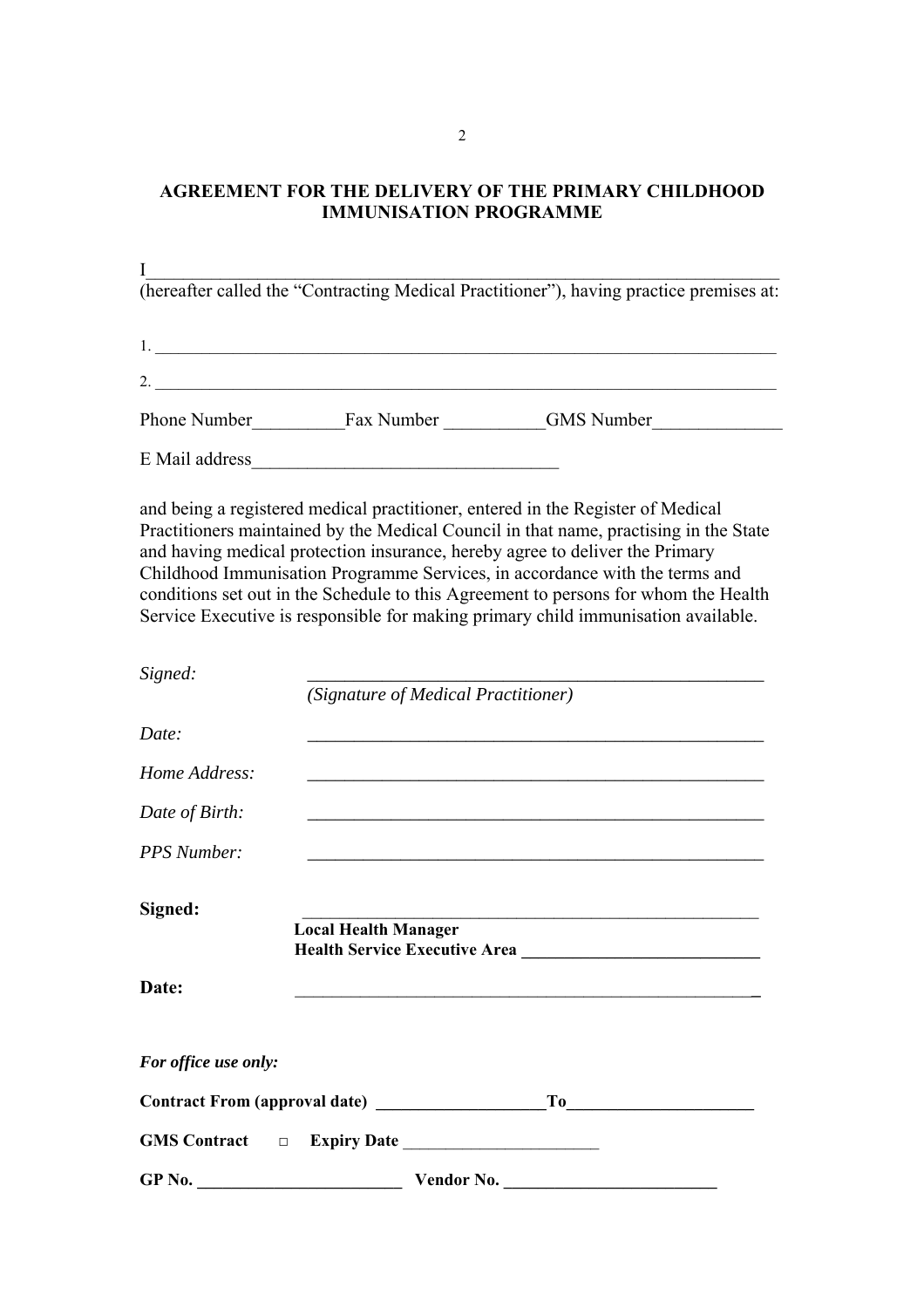### **SCHEDULE**

# **TERMS AND CONDITIONS OF AGREEMENT WITH REGISTERED MEDICAL PRACTITIONER.**

### **1. SERVICE TO BE PROVIDED**

- **(a)** The contracting general practitioner will deliver the primary immunisation programme outlined in Appendix 1 to this schedule.
- **(b)** With the childhood immunisations currently available it is possible to eradicate the diseases in question, if an uptake level of not less than 95% of the child population is achieved and maintained. The objective of the immunisation programme, therefore, is to achieve and maintain the required uptake of not less than 95% in the total child population for the childhood immunisation listed in Appendix 1.

### **2. MUTUAL OBLIGATIONS**

### **2.1 Obligations of HSE**

**(a)** The HSE is statutorily responsible for the control of infectious diseases and the administration and delivery of the immunisation programme. However, because the general practitioner is ideally placed to deliver the service the HSE is, under the terms of this contract, discharging their responsibility for the administration and delivery of the immunisation programmes by way of renewable contracts with general practitioners.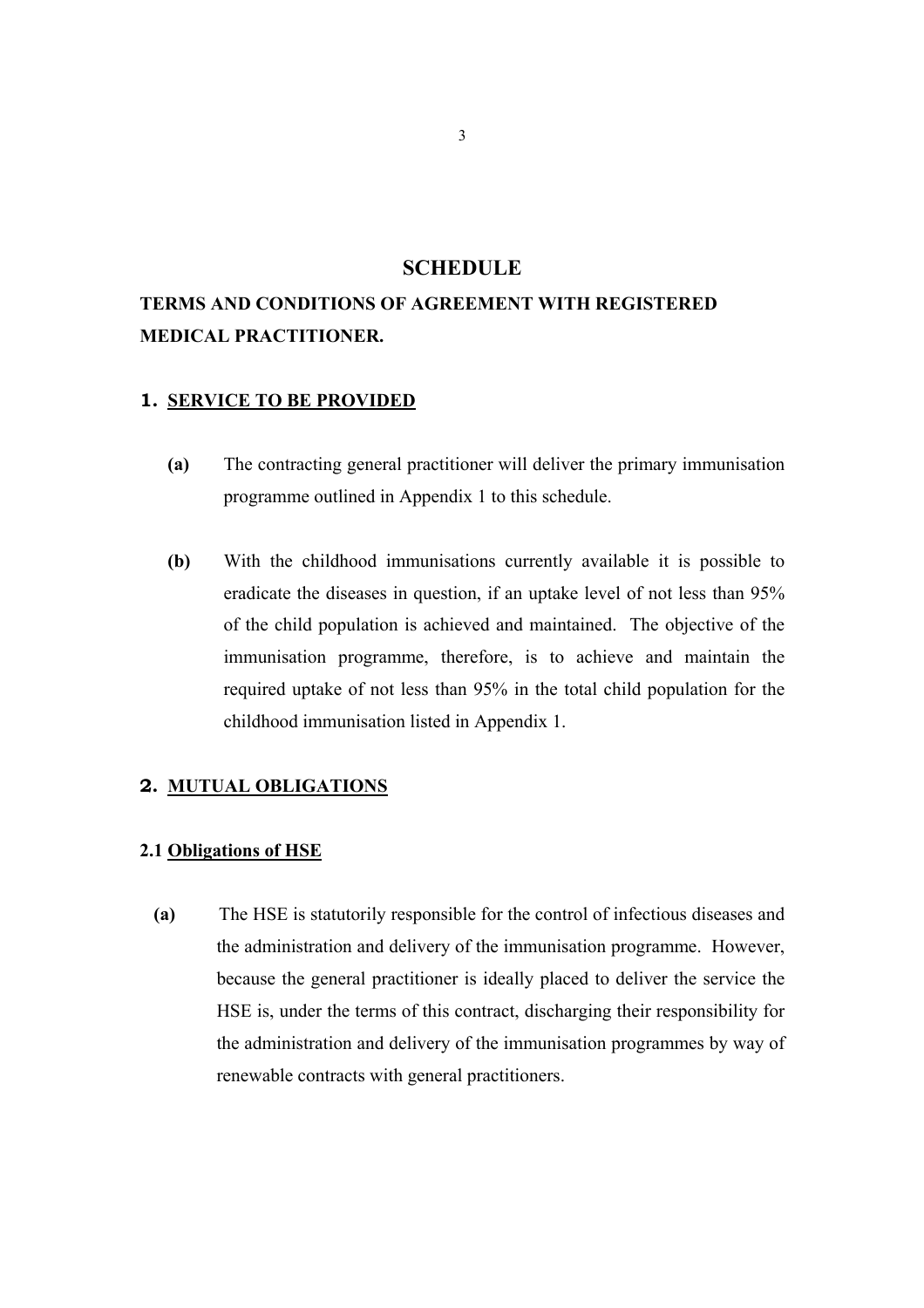Nothing in this agreement shall be construed as preventing the HSE from making special arrangements where the uptake of immunisation among particular groups or in geographical areas is unacceptably low.

- **(b)** Subject to the provisions of section 7(e) below the HSE will offer a contract to all general practitioners in its area who wish to formally participate in the immunisation programme.
- **(c)** Each HSE Area will be responsible for achieving the national target in relation to immunisation in their areas. Contracting general practitioners will provide services for the HSE in accordance with the terms and conditions of this contract. The HSE will evaluate the operation of the contract and take appropriate action where it is found that any aspect of the contract is not being fulfilled.

### **2.2 Immunisation Register**

- **(a)** Each HSE Area will be responsible for the compilation of an immunisation register from the birth notification forms.
- **(b)** The public health nurse, on her initial visit to the infant's home, will identify the contracting general practitioner whom the parent(s) agree to immunise their child. This information will be entered on the HSE's immunisation register. In general, medical card holders will be expected to attend their GMS doctor (that is if the GMS doctor has agreed to participate in the programme) for the immunisation of their child.
- **(c)** The HSE will notify the contracting general practitioner on a monthly basis of the children who should be immunised and at the same time invite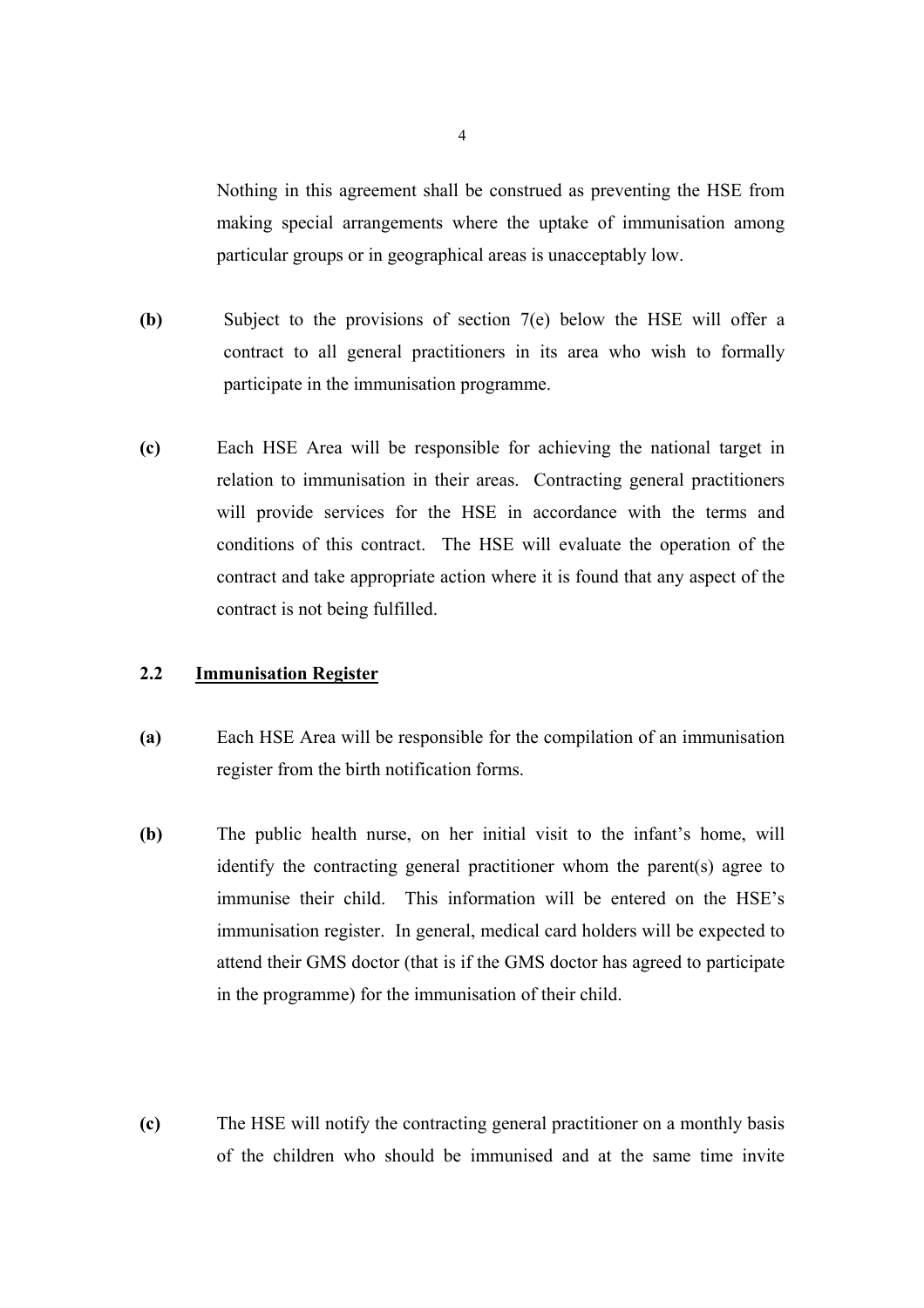parents to attend the contracting general practitioner for the immunisation of their child. This notification to the general practitioner will be regarded as the "registration" for the purposes of the payments mechanism set out in section 6 below.

### **2.3 Obligations of contracting general practitioners**

- **(a)** Contracting general practitioners in the immunisation programme will be responsible for ensuring that, as far as possible, there is an uptake level of not less than 95% among the children assigned to them. They will be fully accountable to the HSE Area with whom they have the formal agreement, for identifying promptly the children who have been immunised and those who have not.
- **(b)** Contracting general practitioners will be required to take an appropriate history, provide pre-immunisation advice and information and examine the child. The consent of the parent must also be obtained in the form of Appendix 2/3.
- **(c)** In addition contracting general practitioners will keep a record of the child's immunisation and this will include:-
	- The name, address and date of birth of the child
	- The dates on which each immunisation was administered
	- The name of the vaccine administered
	- The name of the manufacturer of the vaccine
	- The batch number from which the particular vaccine came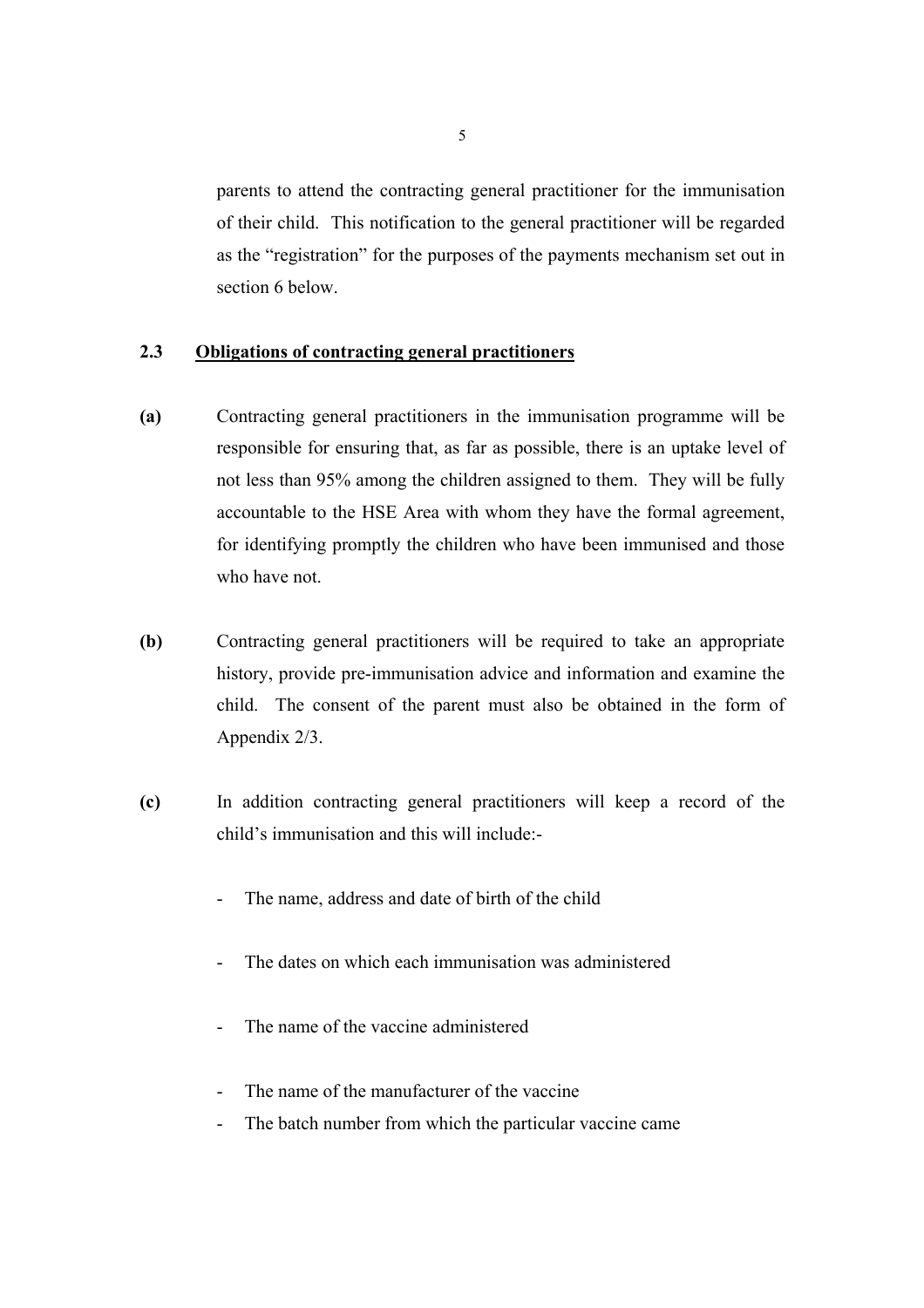- The dosage administered in respect of each vaccine and site
- Any adverse reactions and the site thereof, (which should be reported to the Irish Medicines Board and to the HSE).
- The name of the doctor administering the vaccine
- Recording of parent's refusal to have a child immunised, and the reasons therefore
- **(d)** These records must be kept indefinitely and must also be available to the HSE and/or to the Department of Health & Children as required.
- **(e)** Contracting general practitioners will be expected to participate in continuing Medical Education programmes as shall be necessary to update their knowledge about current immunisations.
- **(f)** Contracting general practitioners have a responsibility for the continuing updating of their knowledge about current immunisations. The HSE will facilitate general practitioners in obtaining this knowledge as appropriate.

Contracting general practitioners will be expected to promote the recommended childhood immunisations to parents. The Department of Health & Children and the HSE will be responsible for promotion on a population basis and will assist general practitioners as appropriate in this regard.

### **2.4 Notification of Immunisation to the HSE**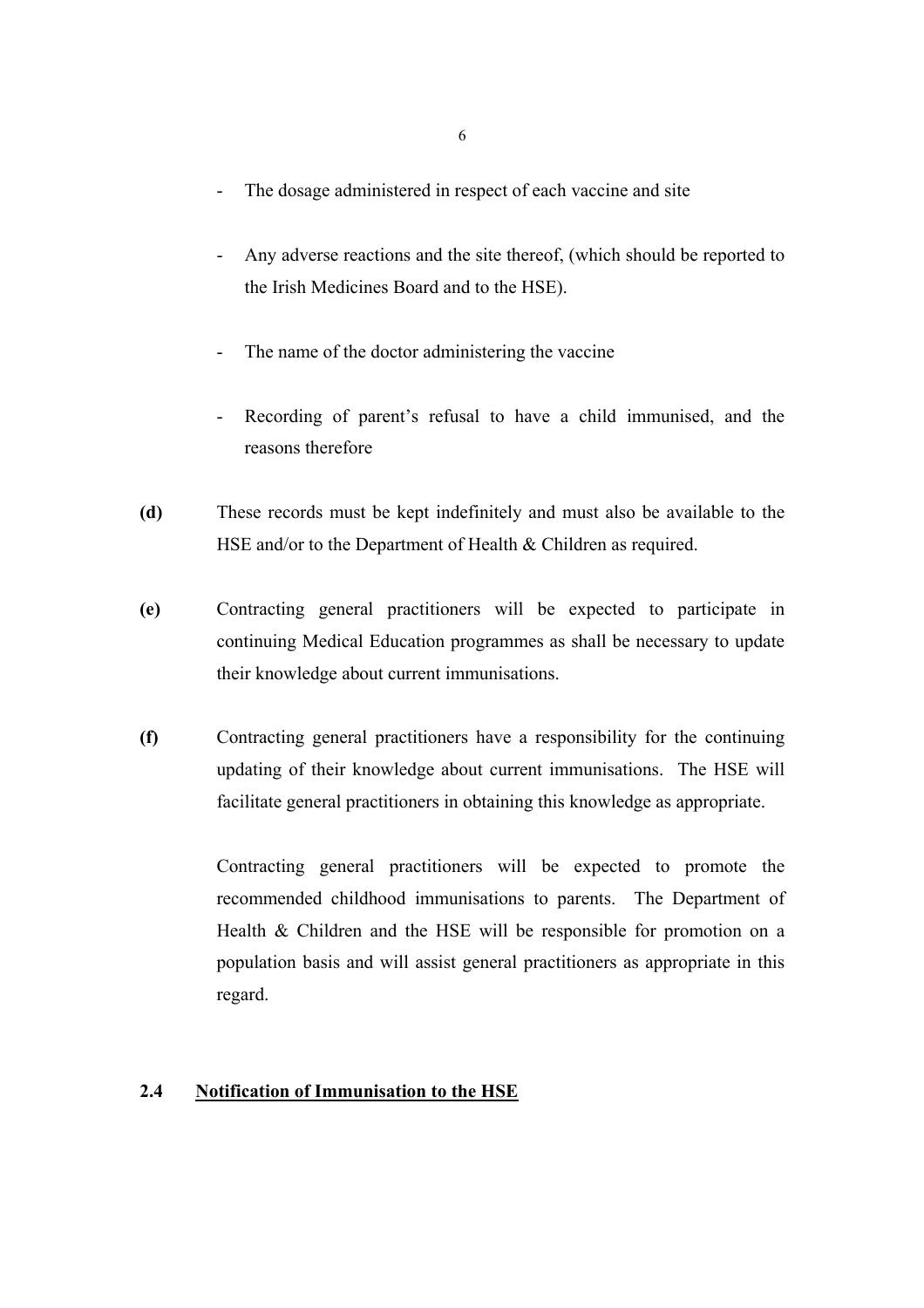- **(a)** The contracting general practitioner will notify the HSE not later than the seventh working day of each month of the children who have been immunised to facilitate routine monitoring of uptake and in particular to identify children who have not been immunised (See also 2.5). The contracting general practitioner's return should contain the type of information outlined in the sample 'Primary Childhood Immunisation Record/Return Forms" (see Appendices 3) the white copy of which will be retained by the general practitioner for his/her own records.
- **(b)** The HSE Areas will notify each contracting general practitioner of the success rate, including details of those immunised, in the cohort of children assigned to him/her and of the level of uptake in the community care area and in the HSE region.

### **2.5 Identification and follow up of children who have not been immunised**

**(a)** Where parent(s) do not respond to the invitation within one month of the due date to have their child immunised, the contracting general practitioner will contact the parent(s), by way of letter on the lines set out in Appendix 4, to advise, encourage and urge them to immunise their child.

> The contracting general practitioner will also take all practicable further steps, which should be noted in each case, to achieve immunisation. Where appropriate, such steps may include contact with the parent(s), availing of any opportunity to discuss the matter with the parent(s), which might arise through surgery or domiciliary visits for other purposes and liaison with the public health nurse. Where these and any other measures taken by the general practitioner fail to achieve immunisation within two months of the due date to have the child immunised, the general practitioner will notify the HSE. Where the parent's declared intent is not to immunise, this declaration preferable in writing should be noted, kept on file and made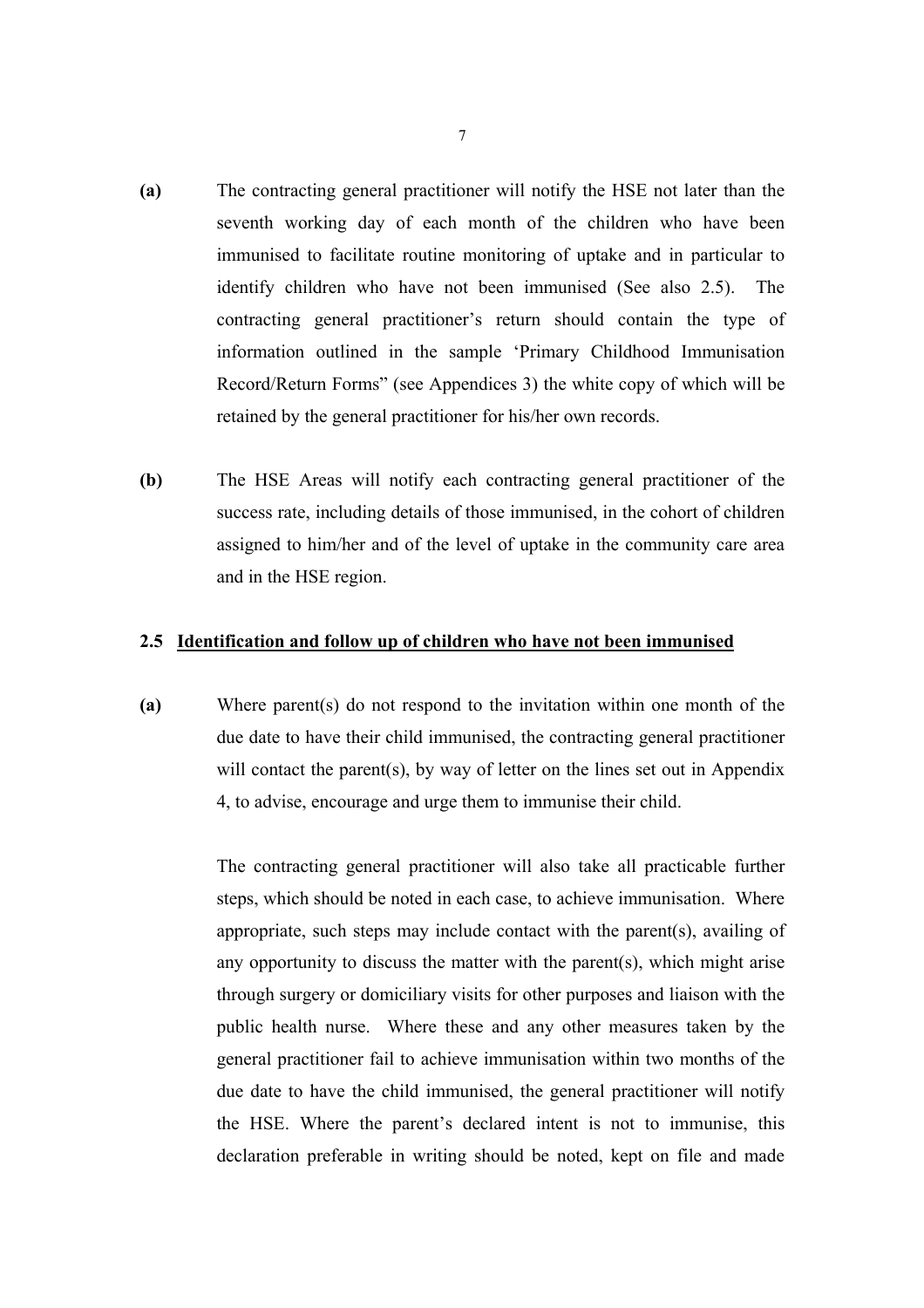known to the HSE On receipt of information on the children who have not been immunised the HSE will make immediate and appropriate follow up arrangements. This would include a visit by the public health nurse to the family to discuss with and encourage the parent(s) to have their child immunised by the general practitioner. Where all reasonable measures have failed to achieve immunisation, parent(s) who have not already done so should be asked by the HSE to declare in writing their intent in relation to immunisation. In such cases the child will not be included in the calculation of the uptake levels as detailed in 2.6 below.

### **2.6 Uptake levels**

- **(a)** For contractual purpose "uptake levels" will be calculated for each calendar year in respect of the cohort of children, on the contracting general practitioner's panel who reach their second birthday during that year, but excluding children whose parent(s) have refused immunisation, whose families have moved, children who have died or where immunisation is contraindicated. Where in any calendar year, 95% of this cohort, adjusted as above, had completed the course of immunisation by the time of their second birthday; the contracting general practitioner will qualify for the bonus payment which is set out in section 6 below.
- **(b)** The details of children who receive less than the recommended number of doses and/or who are immunised later than 2 years should also be recorded by the contracting general practitioner and notified to the HSE.
- **(c)** Every effort should be made to ensure that all children are immunised, even if they are older than the recommended age-range and that no opportunity to immunise should be missed in the interests of public health. Payment in respect of these immunisations will be on a pro rata basis.

### **3 CONTRAINDICATIONS**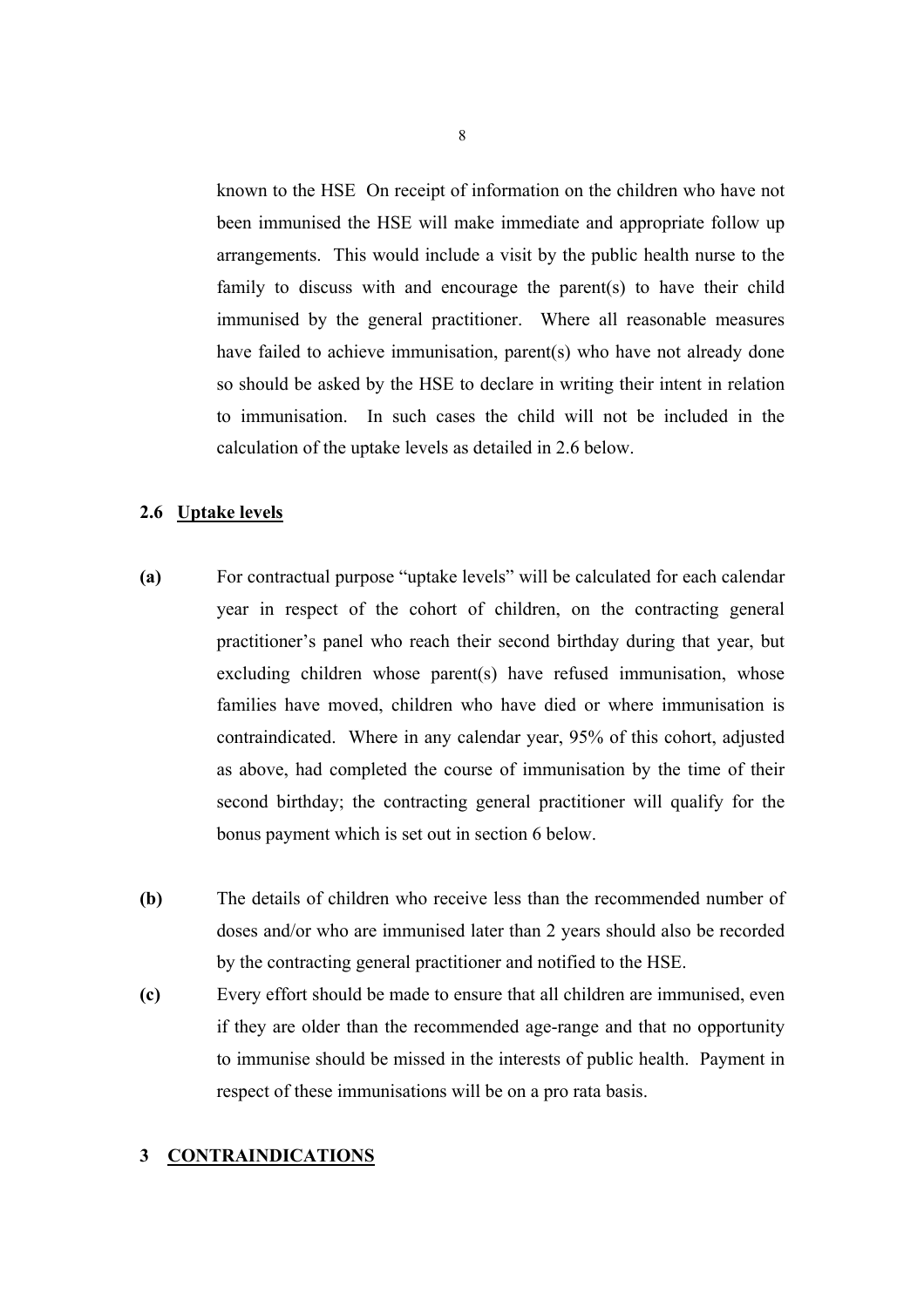In order to ensure that consistent advice is given to parents, all health professionals should be aware that there are very few contraindications to the recommended childhood immunisations. Extracts from the Immunisation Guidelines for Ireland, 2008 Edition are included in Appendices 5. Where a general practitioner has any doubt, appropriate advice should be sought from a Consultant Paediatrician, the appropriate medical staff of the HSE or other appropriate health professional.

### **4 IMMUNISATION RECORD CARD**

An immunisation record card containing the type of information outlined in the sample forms in Appendices 6 will be provided for use by contracting general practitioners and parents to record the child's immunisation. The objectives of the record card, which will be held by the parents, are to provide parents with readily accessible information on the immunisation status of their child and to provide evidence of immunisation as and when required.

### **5 STORAGE AND DISPOSAL OF VACCINES**

An integral part of a quality immunisation service is the availability of a safe and efficacious vaccine. The procedures which must be adhered to, towards ensuring and maintaining the safety and efficacy required, are outlined in Appendix 7. (See also "A Practical Guide to Immunisation 2008", Published by HSE National Immunisation Office). The HSE National Immunisation Office will undertake to ensure the maintenance of the Cold Chain in the delivery of all vaccines to all GPs. The contracting general practitioner must ensure that the cold chain in maintained from the time that the vaccine is received by him/her to the immunisation of the child.

#### **6 CLAIMS/PAYMENT**

**(a)** The contracting general practitioner will be entitled to payment for giving primary childhood immunisations on the following basis on rates approved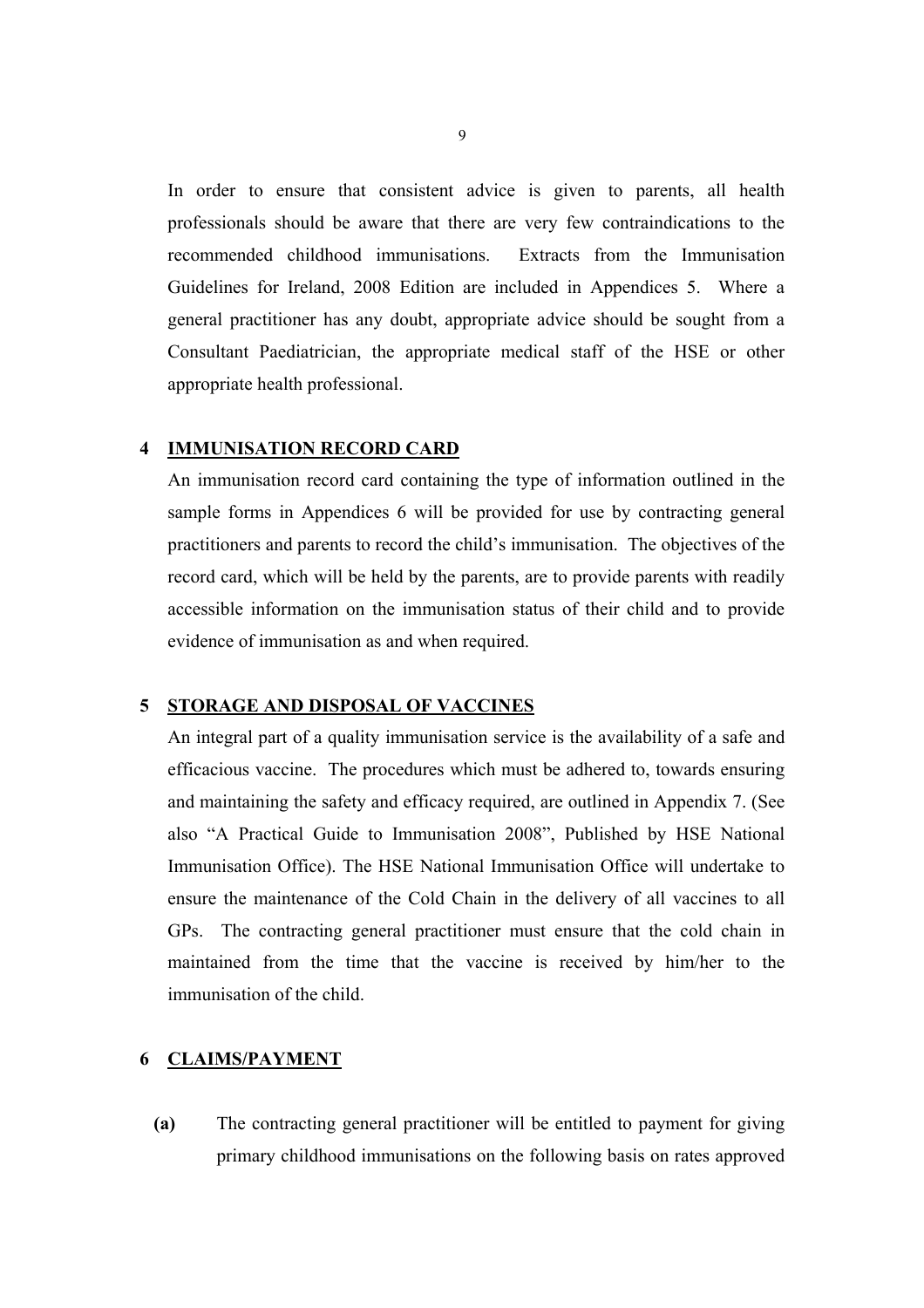by the Minister from time to time following consultation with the Minister and the Irish Medical Organisation. The following is agreed from 1/9/08:

- (i)  $\epsilon$ 40.84 following registration of the child (see 2.2(c))
- (ii)  $\epsilon$ 136.07 in respect of those children born up to 30/06/08 who have received complete courses of immunisation against DTaP, Hib, Polio (5 in 1), Meningococcal C and MMR (given from 12 months of age). This amount will be paid by the HSE on receipt of notification of completion of the complete course of immunisation against DTaP, Hib, Polio and Meningococcal C.  $\epsilon$ 136.07 + 62.55 in respect of those children born on or after 01/07/08 who have received complete courses of immunisations against DTaP, Hib, Polio, Hep B (6 in 1), Meningococcal C (Dose 3 given from 12 months of age), PCV (Dose 3 given from 12 months of age), and MMR (given from 12 months of age).
- (iii) For children who have started or completed the primary immunisation a payment of €38.95 will be paid for the Meningococcal C "Catch Up" programme.
- (iv) For children who receive a Hib booster from 12 months of age, a payment of  $\epsilon$ 20.85 will be made. (The Hib booster is not required if a child received 5 in 1 or 6n1 after 12 months of age and therefore no payment will be due).

Where the MMR is not administered by the contracting general practitioner on whose list the child is registered, a pro-rata deduction will be made from monies due to the contracting general practitioner.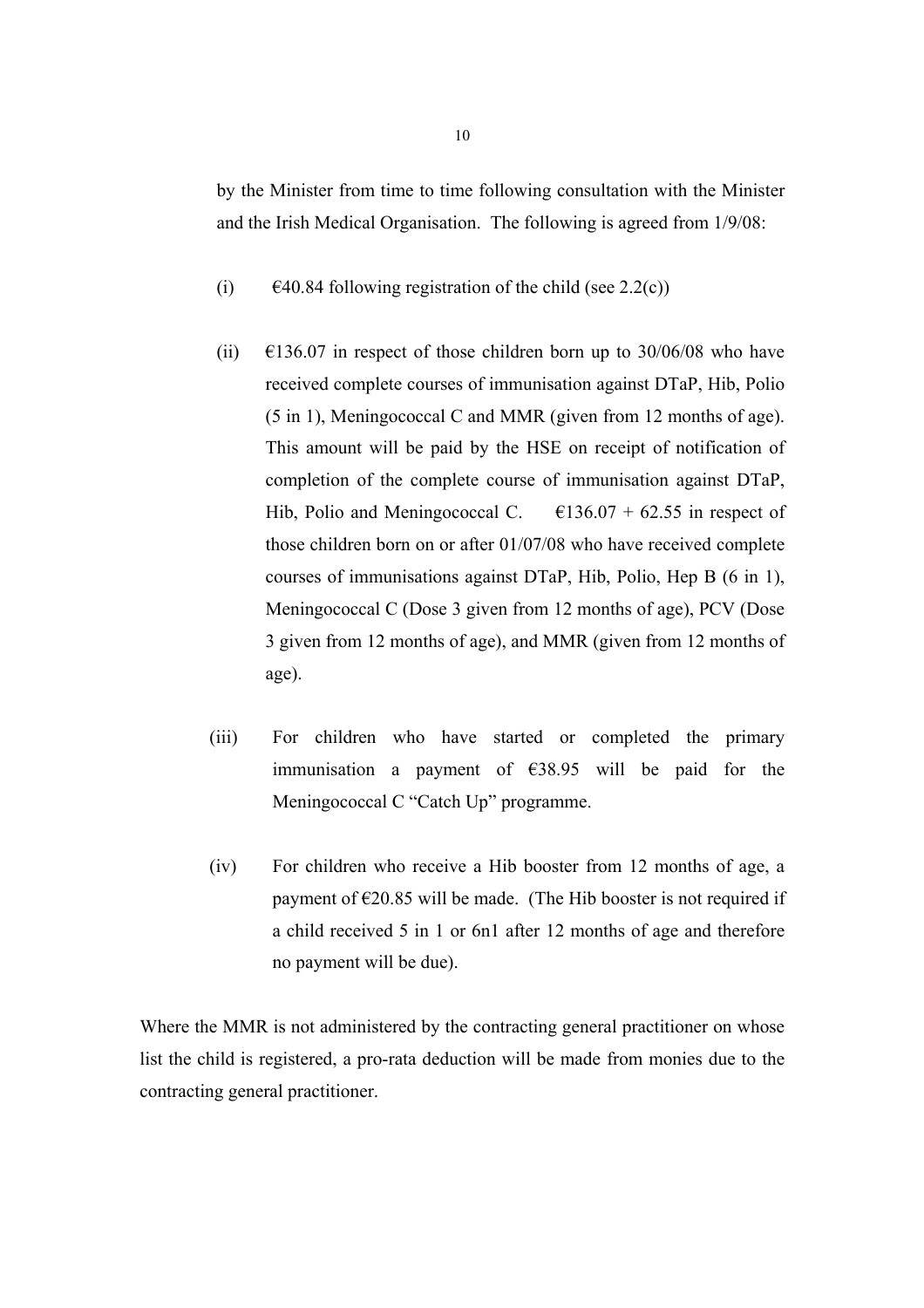Where the complete course of immunisation is not administered, pro-rata payments will be made.

Similarly, where another contracting general practitioner immunises a child who is not on his register or where a child, who is not considered to be part of the target group (e.g. an older child as outlined in 2.6 (c)), is immunised by a contracting general practitioner, pro-rata payments will be made.

**(v)** Where the contracting general practitioner has achieved the 95% uptake level as defined in section 2.6 (a), a bonus of  $\epsilon$ 65.55 will be paid in respect of each child on the panel who has reached his/her second birthday in the calculation period.

**(b)** Payments will be processed and made by the HSE Area's:-

- I. Within 1 month of registration.
- II. Within 1 month of receipt of notice of completing course of immunisation
- III. Within 3 months following the calendar year in which uptake levels are calculated.
- **(c)** The contracting general practitioner will not be entitled to accept any other payment or any fee or remuneration in respect of immunisation which can be provided under this agreement. Any further consultation in relation to a vaccination will, however, be covered by the GMS or subject to a private surgery fee.

### **7. DISPUTES AND TERMINATION**

**(a)** Either party may terminate this agreement by giving not less than three months notice to the other party.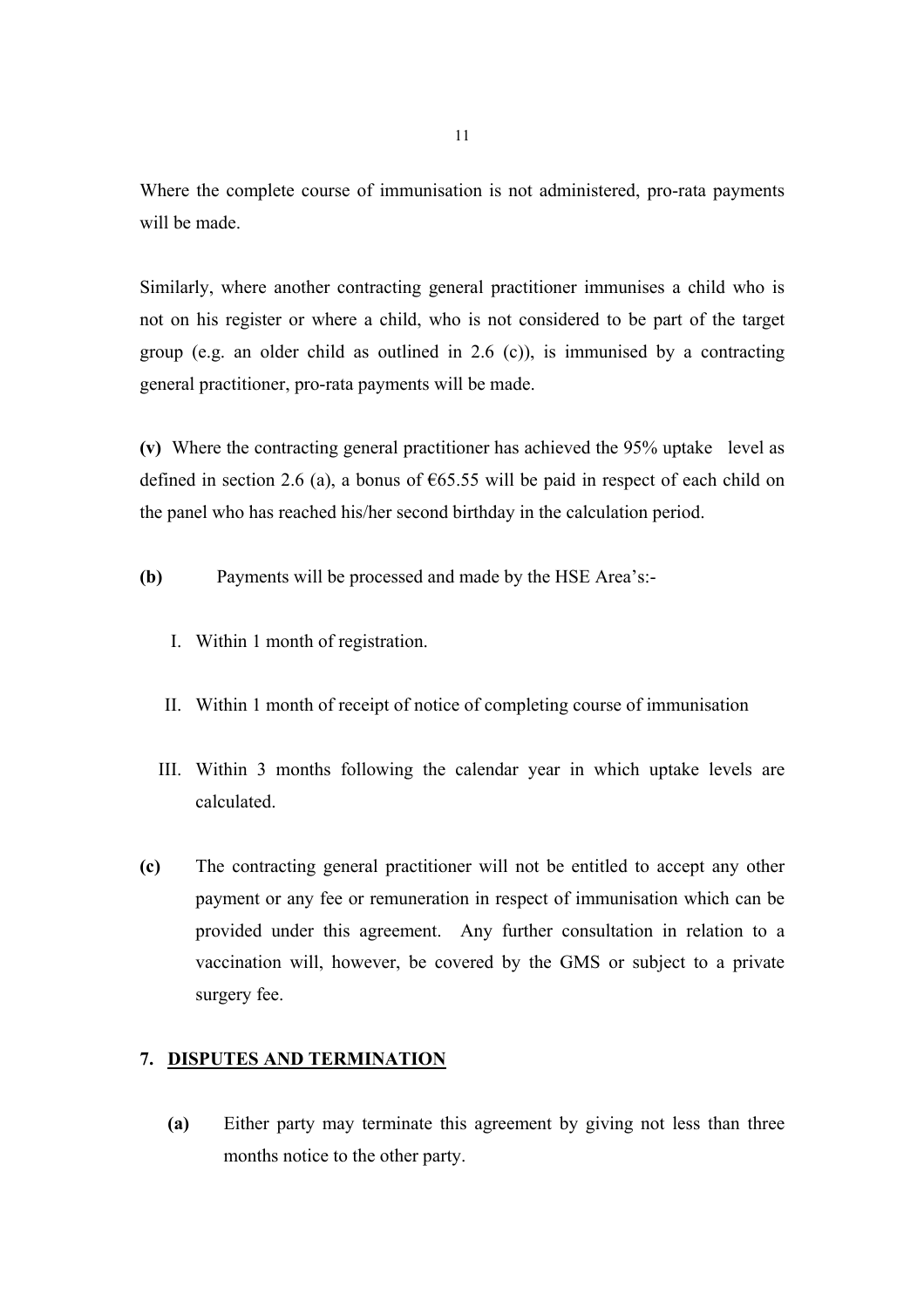**(b)** Where the CEO has reason to believe that the contracting general practitioner has not complied with any of the terms of the agreement, s/he shall notify the contracting general practitioner by registered post of the reasons for such belief. The CEO or his/her representative and the contracting general practitioner will meet within 21 days of the issue of the notification, at which time the general practitioner shall respond to the claims made by the CEO. The general practitioner may also, where applicable, be accompanied by a representative of the IMO at this meeting. If, following this meeting, the CEO is satisfied that the general practitioner has not complied with the terms of the agreement or has failed to deliver the immunisation programme, the CEO shall:

> Issue a warning to the contracting general practitioner. This warning shall be in place for 6 months. At the expiry of this 6 month period, if the general practitioner has complied fully with the terms of the agreement, the warning shall be struck from the general practitioner's record.

**(c)** Where the general practitioner has been issued with a warning by the CEO and where s/he, during the 6 months following the warning, fails to comply with the terms of the agreement then the CEO shall as s/he thinks fit:

> Require the contracting general practitioner to pay to the HSE a monetary penalty which shall be recoverable by reduction from any monies payable under this contract or as a simple contract debt.

Or

Terminate the agreement.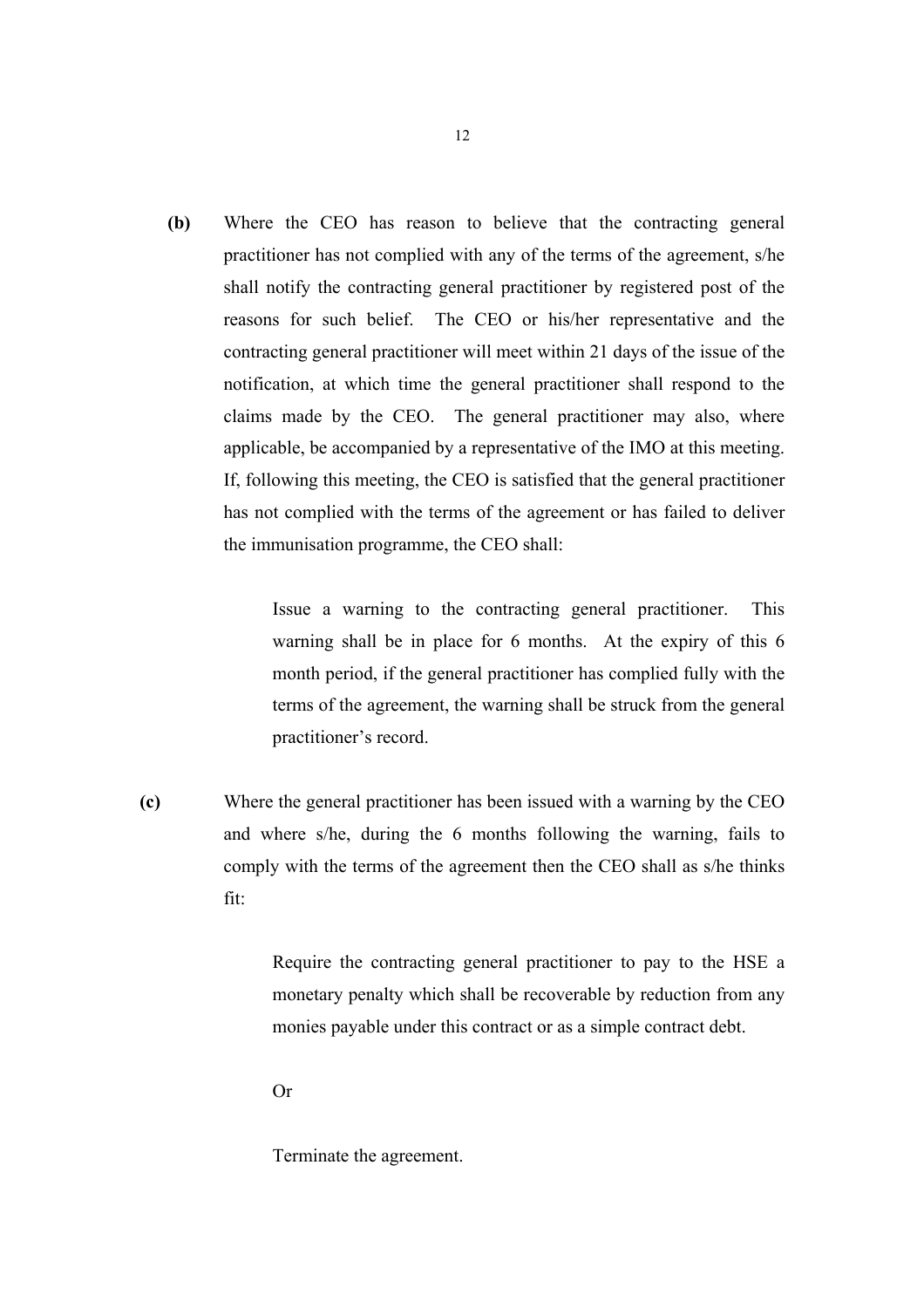- **(d)** In the case of a serious breach of the agreement, the CEO may give notice of termination of the agreement or other disciplinary action. Such notice shall specify a date not earlier than 21 days from the date of its issue before which the decision may be appealed. Except in cases where the patients may be placed in jeopardy, a notice of termination shall not provide for suspension.
- **(e)** Where the CEO is satisfied that the care of patients is placed in jeopardy, s/he may decline to offer the contract or in the case of a contract holder may suspend the operation of a general practitioner's agreement with immediate effect pending investigation of the matter. When the operation of an agreement with a contracting general practitioner has been suspended, the CEO shall give notice of termination of the agreement or other disciplinary action and the Tribunal referred to in Paragraph 7 (g) shall in all cases meet to consider the notice of termination or other disciplinary action, not later than 21 days from the date of the suspension
- **(f)** A decision, not to offer a contract, to terminate the contract or to impose other disciplinary action under 7 (c) or (d) may be appealed by the applicant or contracting general practitioner to the Tribunal referred to in paragraph 7 (g) to be established for the purpose in which case the relevant decision of the CEO shall not take effect unless and until such decision is upheld by the Tribunal.
- **(g)** The Tribunal which will be set up by the CEO shall consist of one person nominated by the Irish Medical Organisation, one person nominated by the CEO and an independent chairperson who is acceptable to the Irish Medical Organisation and the CEO. This Tribunal shall have power only in relation to matters arising from action taken under this section of this agreement.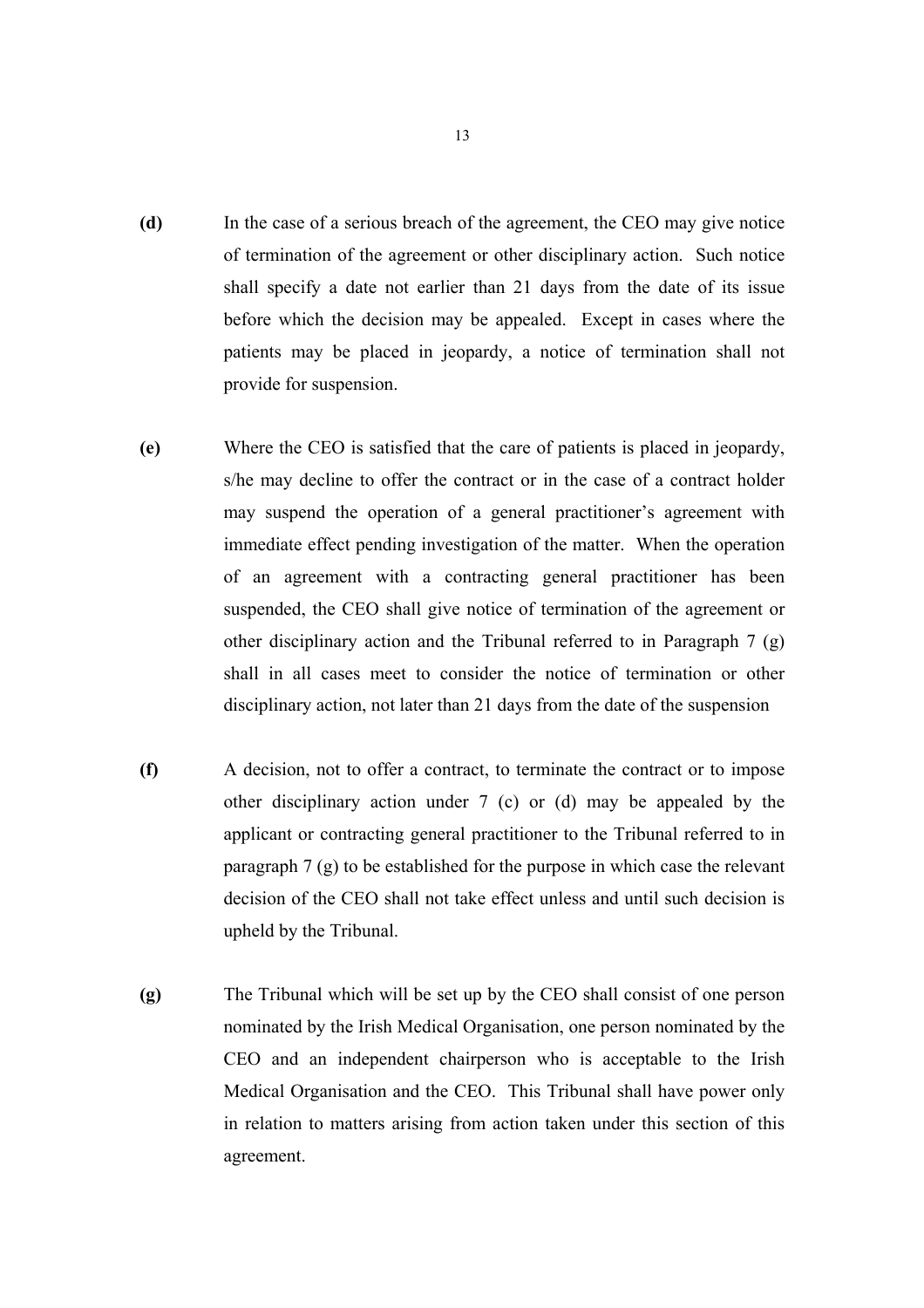Where the Tribunal finds that the decision not to offer a contract or disciplinary action/termination of the contract would be unfair it shall recommend the withdrawal of the decision of the CEO. The CEO shall comply with the finding of the Tribunal. The Tribunal may uphold the decision of the CEO or recommend disciplinary action other than that imposed by the CEO, where they confirm a series breach of the agreement.

- **(h)** This contract shall be terminated where the contracting general practitioner's name is erased from the register of medical practitioners under the Medical Practitioners Act, 1978, or where an order is made by the High Court that the name of the contracting general practitioner shall not have effect in the general register of medical practitioners, the contract shall be suspended for such period as may be specified in such order.
- **(i)** This contract shall be terminated, on such notice not exceeding three months as may be agreed to by the CEO, upon the general practitioner accepting employment in a whole time capacity in the service of the state or of the HSE or otherwise.
- **(j)** The CEO may terminate the agreement where the HSE is satisfied, after compliance with procedures analogous to those contained in Circular 13/75 determined by the Minister for Health & Children in agreement with the Irish Medical Organisation, that the contracting general practitioner is suffering from permanent infirmity of mind or body. An appeal shall lie to the Minister for Health & Children against a decision of the HSE to terminate the agreement under this paragraph and the HSE shall comply with any direction in that respect given by the Minister for Health  $\&$ Children.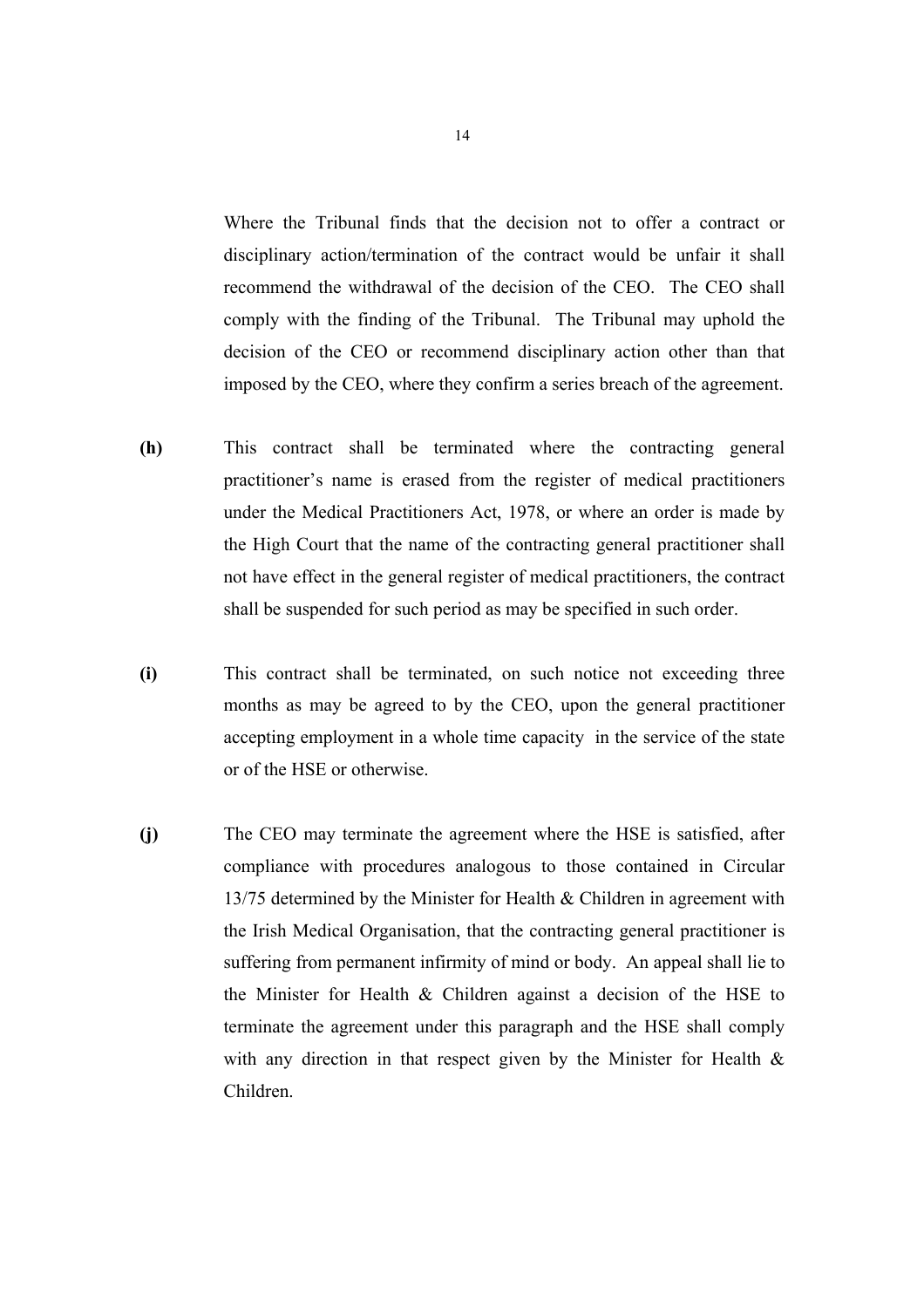**(k)** The agreement shall terminate on the contracting general practitioner reaching the age of 70 years except that where a contracting general practitioner has a GMS contract, this agreement will terminate when s/he reaches the age at which the GMS contract terminates. The contracting general practitioner shall, on entering into agreement, furnish evidence of his date of birth.

### **8 GENERAL**

- **(a)** This contract will be reviewed from time to time by the Minister, the HSE and the Irish Medical Organisation.
- **(b)** This arrangement will not preclude further negotiations between the parties taking place prior to immunisation services developments, including any legislative provisions, which may arise from time to time.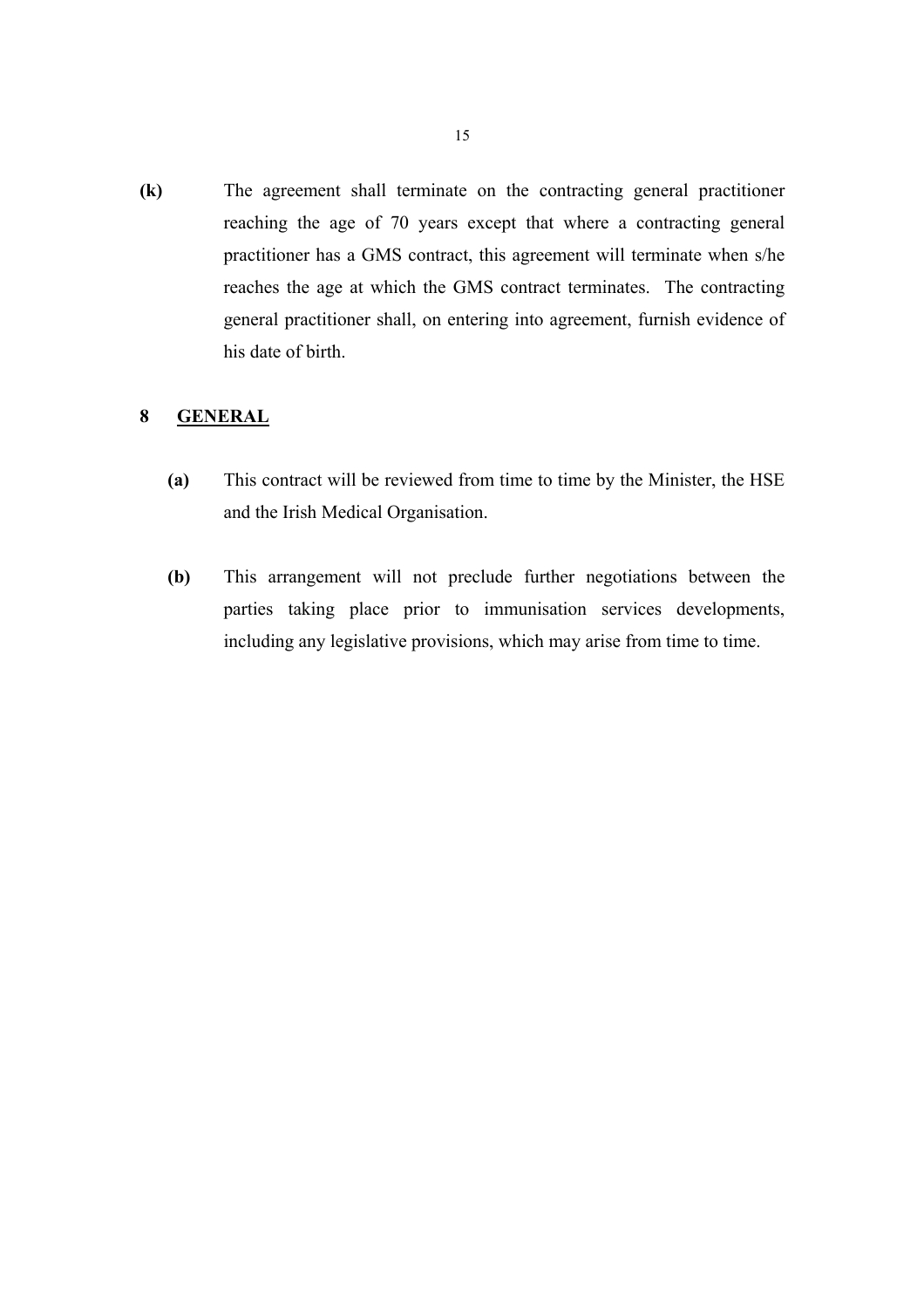### **TIMETABLE FOR IMMUNISATION Appendix 1**

| <b>Age of Child</b> | For children born before 1/7/08                                                                                                      | For children born on or after<br>1/7/08                                                                                                                                       |
|---------------------|--------------------------------------------------------------------------------------------------------------------------------------|-------------------------------------------------------------------------------------------------------------------------------------------------------------------------------|
| At 2 months         | Diphtheria<br><b>Tetanus</b><br><b>Acellular Pertussis</b> ) 5 in 1<br><b>Hib</b><br>Polio (IPV)<br>$\pm$<br>Meningococcal C         | Diphtheria<br><b>Tetanus</b><br><b>Acellular Pertussis</b> ) 6 in 1<br>Hib<br>Polio (IPV)<br>Hep B<br>$^{+}$<br><b>Pneumococcal (PCV)</b>                                     |
| At 4 months         | Diphtheria<br><b>Tetanus</b><br><b>Acellular Pertussis</b> ) 5 in 1<br><b>Hib</b><br>Polio (IPV)<br>$\pm$<br><b>Meningococcal C</b>  | Diphtheria<br><b>Tetanus</b><br><b>Acellular Pertussis</b> ) 6 in 1<br><b>Hib</b><br>Polio (IPV)<br>Hep B<br>$^{+}$<br><b>Meningococcal C</b>                                 |
| At 6 months         | Diphtheria<br><b>Tetanus</b><br><b>Acellular Pertussis</b> ) 5 in 1<br><b>Hib</b><br>Polio (IPV)<br>$^{+}$<br><b>Meningococcal C</b> | Diphtheria<br><b>Tetanus</b><br><b>Acellular Pertussis</b> ) 6 in 1<br>Hib<br>Polio (IPV)<br>Hep B<br>$^{+}$<br><b>Pneumococcal (PCV)</b><br>$^{+}$<br><b>Meningococcal C</b> |
| At 12 months        | <b>Measles</b><br><b>MMR</b><br><b>Mumps</b><br>Rubella<br>$+$<br>Hib                                                                | <b>Measles</b><br><b>MMR</b><br><b>Mumps</b><br>Rubella<br>$+$<br><b>Pneumococcal (PCV)</b>                                                                                   |
| At 13 months        |                                                                                                                                      | Meningococcal C                                                                                                                                                               |

### **(To be given by General Practitioners)**

**For vaccination of late entrants to Irish Health Care System please refer to pages 13, 14, and 15 in the Immunisation Guidelines for Ireland, 2008 Edition** 

 **+ Hib**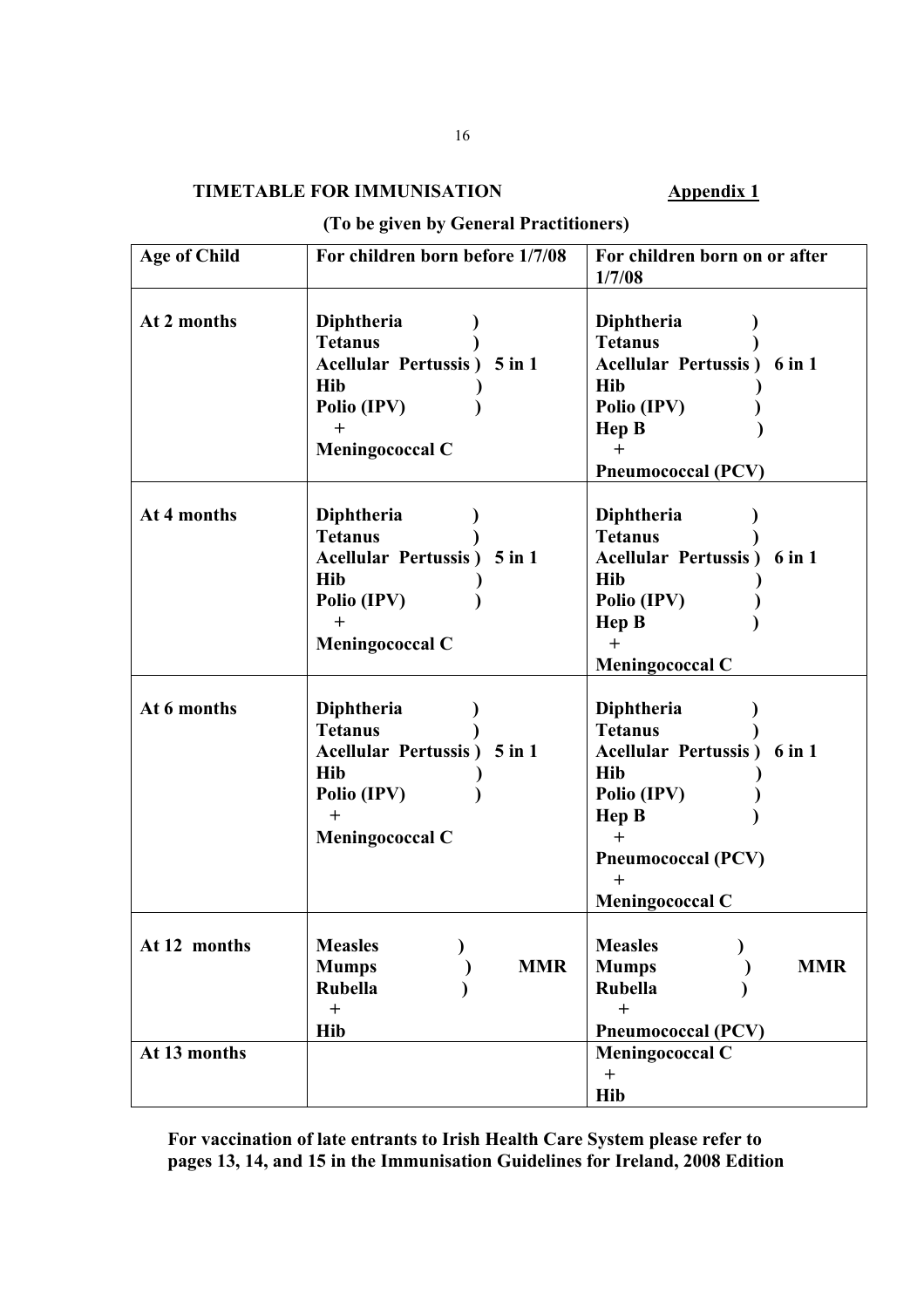# **Primary Childhood Immunisation Programme**

| I consent to have my child (Name)                                                                                                    |
|--------------------------------------------------------------------------------------------------------------------------------------|
| <b>Address</b>                                                                                                                       |
|                                                                                                                                      |
| Immunised against: -                                                                                                                 |
| <b>FOR CHILDREN BORN BEFORE 1/7/08</b><br>Diphtheria//Tetanus/Pertussis (DTaP)<br>$\lambda$                                          |
| Polio (IPV) Haemophilus Influenza (Hib) ) 5 in 1                                                                                     |
| $^{+}$                                                                                                                               |
| Meningococcal C                                                                                                                      |
| $OR -$                                                                                                                               |
| <b>FOR CHILDREN BORN ON OR AFTER 1/7/2008</b><br>Diphtheria//Tetanus/Pertussis (DTaP)<br>Polio (IPV), Haemophilus Influenza (Hib), ) |
| 6 in 1.<br>Hepatitis B.<br>$\mathcal{E}$<br>$+$                                                                                      |
| Meningococcal C<br>$^{+}$                                                                                                            |
| Pneumococcal (PCV)                                                                                                                   |
| I have been made aware by my medical practitioner of the small risk of<br>possible adverse reactions to these immunisations.         |

**Signed: \_\_\_\_\_\_\_\_\_\_\_\_\_\_\_\_\_\_\_\_\_\_\_\_\_\_\_\_\_\_\_** 

**Date: \_\_\_\_\_\_\_\_\_\_\_\_\_\_\_\_\_\_\_\_\_\_\_\_\_\_\_\_\_\_\_**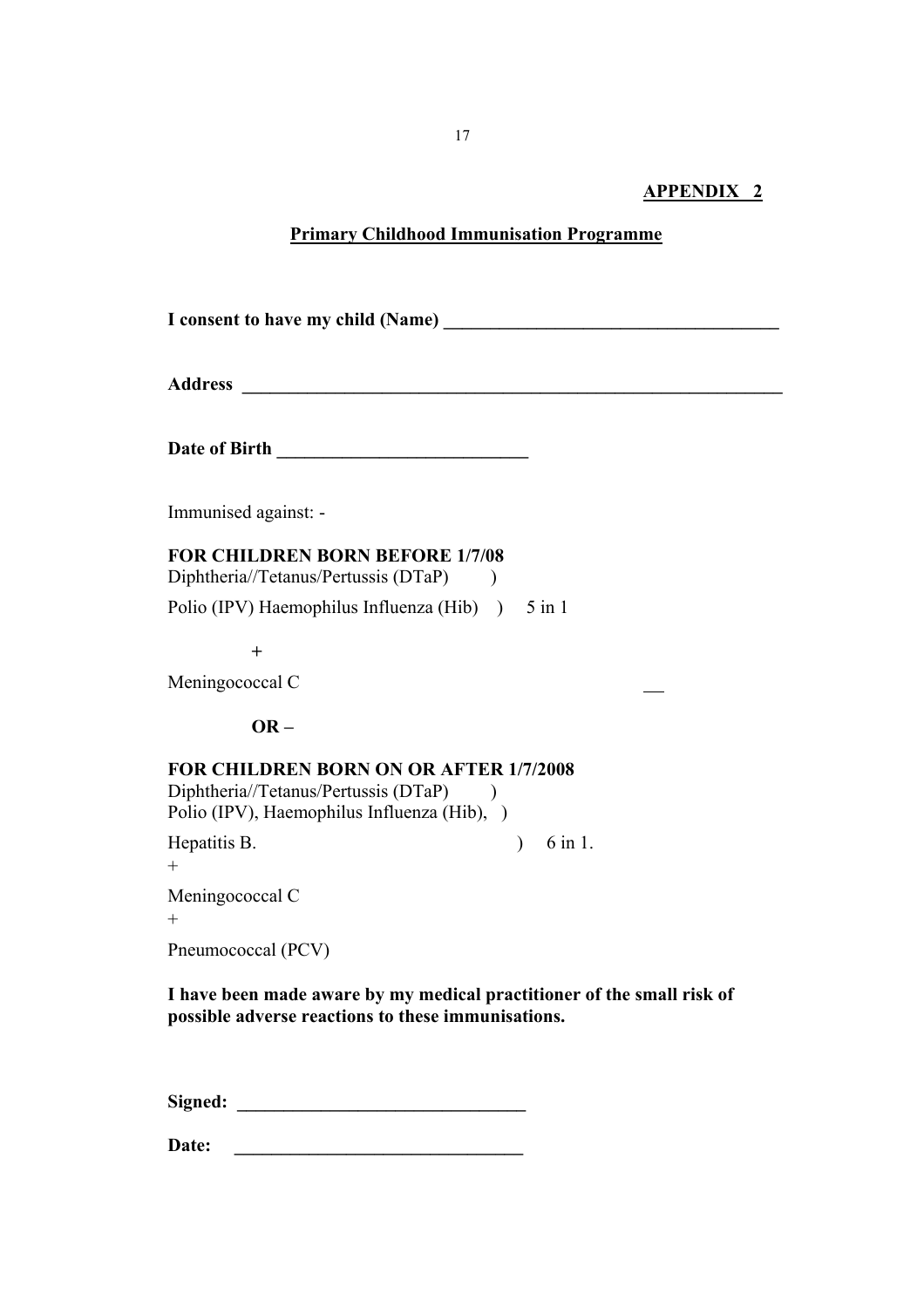### **APPENDIX 2A**

### **Primary Childhood Immunisation Programme**

**I** consent to have my child (Name)

**Address \_\_\_\_\_\_\_\_\_\_\_\_\_\_\_\_\_\_\_\_\_\_\_\_\_\_\_\_\_\_\_\_\_\_\_\_\_\_\_\_\_\_\_\_\_\_\_\_\_\_\_\_\_\_\_\_\_\_\_\_\_** 

Date of Birth **Exercise 2.2 and 2.4 and 2.4 and 2.4 and 2.4 and 2.4 and 2.4 and 2.4 and 2.4 and 2.4 and 2.4 and 2.4 and 2.4 and 2.4 and 2.4 and 2.4 and 2.4 and 2.4 and 2.4 and 2.4 and 2.4 and 2.4 and 2.4 and 2.4 and 2.4 an** 

**Immunised against:- (Tick boxes √ as necessary)** 

**`** 

**Measles Mumps Rubella (MMR)** 

**I have been made aware by my medical practitioner of the small risk of possible adverse reactions to these immunisations.** 

**Signed:\_\_\_\_\_\_\_\_\_\_\_\_\_\_\_\_\_\_\_\_\_\_\_\_\_\_\_\_\_\_\_\_\_\_\_\_\_\_** 

Date: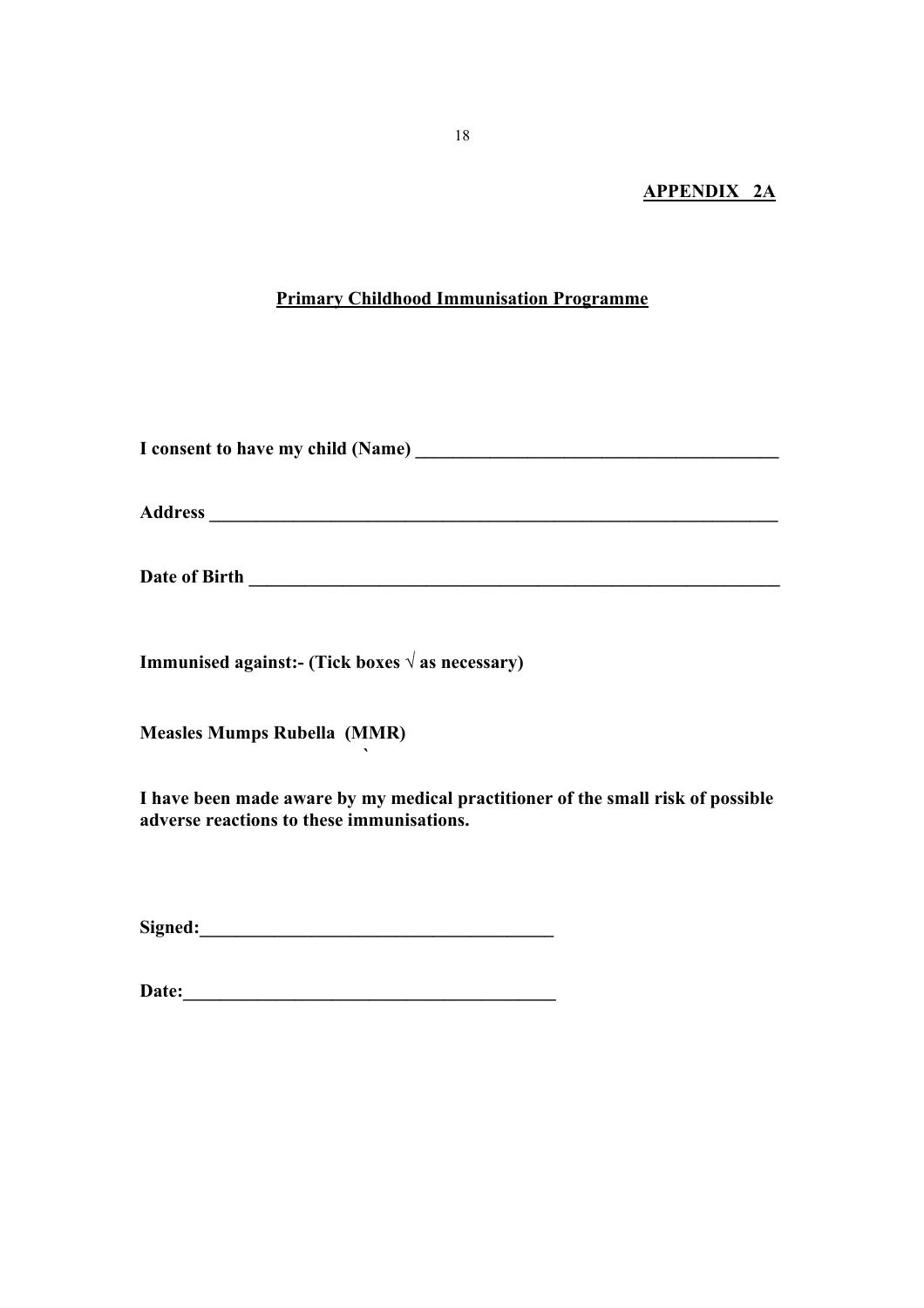# **GP Record/Return Form for use with children Born Before 1/7/08**

| GP PRACTICE AAMS STAMP:                                 |                                       |                               |                                                                                              | PPS No.<br>CLICATION                         |                      |                                                                                                                                                                                                                           |  |          |             |
|---------------------------------------------------------|---------------------------------------|-------------------------------|----------------------------------------------------------------------------------------------|----------------------------------------------|----------------------|---------------------------------------------------------------------------------------------------------------------------------------------------------------------------------------------------------------------------|--|----------|-------------|
|                                                         |                                       |                               |                                                                                              | CHILD'S NAME                                 |                      |                                                                                                                                                                                                                           |  |          |             |
|                                                         |                                       |                               |                                                                                              | Aftriministic                                |                      |                                                                                                                                                                                                                           |  |          |             |
|                                                         |                                       |                               |                                                                                              | CHED'S D.O.B.                                |                      |                                                                                                                                                                                                                           |  |          | MALE TEMALE |
|                                                         |                                       |                               |                                                                                              | MOTHER'S NAME:                               |                      | <b>MOTHER'S D.D.B.</b>                                                                                                                                                                                                    |  |          |             |
|                                                         |                                       |                               |                                                                                              |                                              | MITHER'S CONTACT No. |                                                                                                                                                                                                                           |  |          |             |
|                                                         |                                       |                               |                                                                                              |                                              |                      | I/We have been made aware by "my/our Medical Practitioner of the possible small risk of adverse reactions to<br>Primary Childhood Vaccination and "I/We "Consent/Fieluse to have the above named child vaccinated against |  |          |             |
| *GPTHERIA, TETANUR,<br>PERTUSSIS, POLIC, NIEL<br>MEN E. | the diseases named below.<br>MONTURE: |                               |                                                                                              |                                              | <b>PER STARTED</b>   | <b>DATE</b>                                                                                                                                                                                                               |  | # DELETE | APPROPRIATE |
|                                                         | GONTURE                               |                               |                                                                                              |                                              | THE REPORTED HE      | pare.                                                                                                                                                                                                                     |  |          |             |
| MEASLES MARPS<br>PERELLA SMARE<br>(PROM 12 HONTHS)      |                                       |                               |                                                                                              |                                              | <b>TANKSHOW</b>      |                                                                                                                                                                                                                           |  |          |             |
| <b>SHIR INDORTHR</b>                                    | SQMT/IE:                              |                               |                                                                                              |                                              |                      | DATE:                                                                                                                                                                                                                     |  |          |             |
| WEEBER                                                  | <b>EATCH</b><br>NUMBER                | EXPIRY<br>ourie<br>arres, vic | <b>MAIL/PACTURER</b>                                                                         | DOS:<br><b>TICK W1</b><br>OR<br><b>ALTER</b> | SITE:<br>GOVEN       | G.P. INSTRUCTIONS:<br>PLEASE USE BALLPOINT PEN & APPLY<br>AMPLE PRESSURE TO PRODUCE<br>CLEAR DETAIL ON ALL COPIES OF                                                                                                      |  |          |             |
| ariwe<br><b>HE</b>                                      |                                       |                               |                                                                                              | $0.6$ m <sup>2</sup>                         |                      |                                                                                                                                                                                                                           |  |          |             |
| <b>RENT</b>                                             |                                       |                               |                                                                                              | <b>Gilbert</b>                               |                      | THIS SET.                                                                                                                                                                                                                 |  |          |             |
| THE DOCTORS<br><b>IMTH</b><br><b>GNEM</b>               |                                       |                               | TO ENABLE PROMPT PAYMENT PLEASE<br>RETURN TO YOUR LOCAL<br>IMMUNISATION OFFICE BY 7TH DAY OF |                                              |                      |                                                                                                                                                                                                                           |  |          |             |
| BFUCH.<br>$-0.8$                                        |                                       |                               |                                                                                              | 0.5 m1                                       |                      | MONTH FOLLOWING VACCINATION.                                                                                                                                                                                              |  |          |             |
| 実施をと                                                    |                                       |                               |                                                                                              | <b>GSR4</b>                                  |                      |                                                                                                                                                                                                                           |  |          |             |
| <b>ZIVI DOCTORS</b>                                     |                                       |                               |                                                                                              | DATE.<br>prette<br>0.8-ml                    |                      | DATES OF TWO<br># WACCINATION NOT STARTED<br>ATTEMPTED<br>DR NOT COMPLETED<br>CONTACTO                                                                                                                                    |  |          |             |
| SFVPH<br>HX.                                            |                                       |                               |                                                                                              |                                              |                      | WAS TOTAL TOTAL HEAT AND<br>ži.                                                                                                                                                                                           |  |          |             |
| <b>RENT</b>                                             |                                       |                               |                                                                                              | 0.5 ml                                       |                      |                                                                                                                                                                                                                           |  |          |             |
| <b>Brd BEROKUTE</b>                                     |                                       |                               |                                                                                              | IME<br>121631                                |                      | REASON BUT VALUABLED.                                                                                                                                                                                                     |  |          |             |
| <b>IREST</b>                                            |                                       |                               |                                                                                              |                                              |                      |                                                                                                                                                                                                                           |  |          |             |
| DOCTORES<br>ALCOHOL: PE                                 |                                       |                               |                                                                                              | 1981<br><b>SUVEN</b>                         |                      | ADVERSE REACTIONIS) AND DATEIS:                                                                                                                                                                                           |  |          |             |
| s<br>$-10$                                              |                                       |                               |                                                                                              | 0.5 mi                                       |                      |                                                                                                                                                                                                                           |  |          |             |
| <b>DOCTOFS</b><br>NUMBER                                |                                       |                               |                                                                                              | <b>JIMTE</b><br><b>ZUVPN</b>                 |                      |                                                                                                                                                                                                                           |  |          |             |
|                                                         |                                       |                               |                                                                                              |                                              |                      |                                                                                                                                                                                                                           |  |          |             |
| DOOTURES                                                |                                       |                               |                                                                                              |                                              |                      |                                                                                                                                                                                                                           |  |          |             |
|                                                         |                                       |                               |                                                                                              |                                              |                      |                                                                                                                                                                                                                           |  |          |             |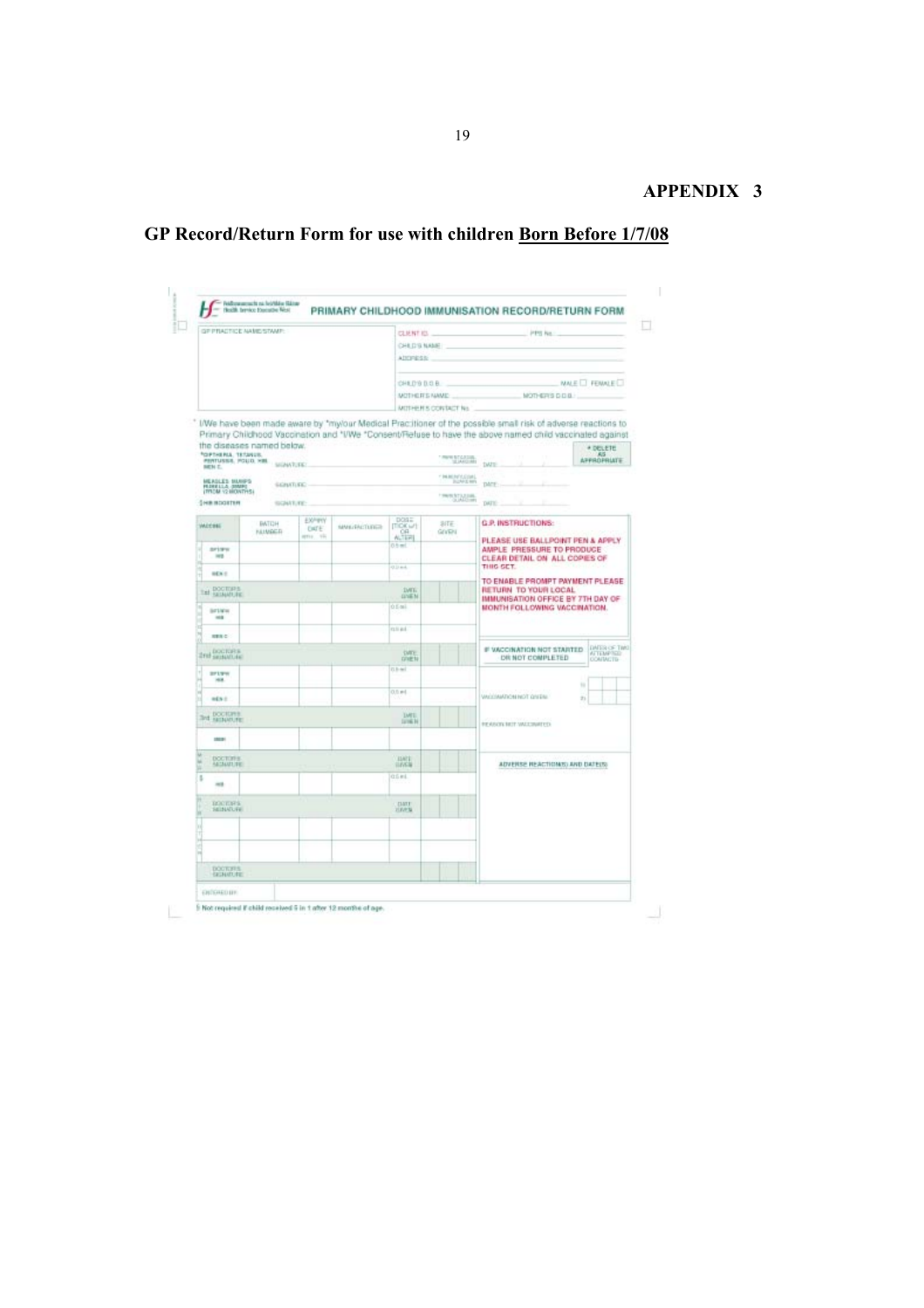

| Bull Jevin Insubs                                             | Primary Childhood Immunisation Record/Return (2, 4, 6 months of age)<br>GP instructions: Please use a ballpoint pen and apply ample pressure to produce clear details on all copies of this set.<br>To enable prompt payment please return to your local immunisation office by 7th day of month following vaccination.                  |                     |                                  |                                                                                                                        |      |            | Form 1                    |
|---------------------------------------------------------------|------------------------------------------------------------------------------------------------------------------------------------------------------------------------------------------------------------------------------------------------------------------------------------------------------------------------------------------|---------------------|----------------------------------|------------------------------------------------------------------------------------------------------------------------|------|------------|---------------------------|
| GP Practice Name, Address, Stamp<br>GP Contract ID (Payment): |                                                                                                                                                                                                                                                                                                                                          |                     |                                  |                                                                                                                        |      |            |                           |
|                                                               |                                                                                                                                                                                                                                                                                                                                          |                     |                                  |                                                                                                                        |      |            |                           |
|                                                               |                                                                                                                                                                                                                                                                                                                                          |                     |                                  |                                                                                                                        |      |            |                           |
|                                                               |                                                                                                                                                                                                                                                                                                                                          |                     |                                  |                                                                                                                        |      |            | Female $\Box$             |
|                                                               |                                                                                                                                                                                                                                                                                                                                          |                     |                                  |                                                                                                                        |      |            |                           |
|                                                               |                                                                                                                                                                                                                                                                                                                                          |                     |                                  |                                                                                                                        |      |            |                           |
|                                                               |                                                                                                                                                                                                                                                                                                                                          |                     |                                  |                                                                                                                        |      |            |                           |
|                                                               |                                                                                                                                                                                                                                                                                                                                          |                     |                                  |                                                                                                                        |      |            |                           |
|                                                               |                                                                                                                                                                                                                                                                                                                                          |                     |                                  |                                                                                                                        |      |            |                           |
|                                                               |                                                                                                                                                                                                                                                                                                                                          |                     |                                  |                                                                                                                        |      |            |                           |
|                                                               |                                                                                                                                                                                                                                                                                                                                          |                     |                                  |                                                                                                                        |      |            |                           |
| Meningococcal (Men C):                                        | I consent to have the above named child vaccinated against the diseases named below. I have been made aware by my<br>General Practitioner of any possible adverse reactions to these vaccines. (Please tick as appropriate)<br>6 in 1 (incorporates Diphtheria, Tetanus, Whooping Cough, Polio, Haemophilus Influenzae B, Hepatitis B) _ | Pneumococcal (PCV): |                                  |                                                                                                                        |      |            |                           |
| Signature: ▂▂                                                 |                                                                                                                                                                                                                                                                                                                                          |                     |                                  | <b>Date: Date: 2006 - Date: 2006 - Date: 2006 - 2007 - 2008 - 2008 - 2008 - 2008 - 2008 - 2008 - 2008 - 2008 - 200</b> |      |            |                           |
| ("Parent/Legal Guardian)                                      |                                                                                                                                                                                                                                                                                                                                          |                     |                                  |                                                                                                                        |      |            |                           |
|                                                               | Date Given<br>dd/mm/yy                                                                                                                                                                                                                                                                                                                   | Batch No.           | Expiry Date<br>Month/Year        | Manufacturer                                                                                                           | Dose | Site Given | Vaccinator's<br>Signature |
| 6 in 1 (1st Dose)                                             |                                                                                                                                                                                                                                                                                                                                          |                     |                                  |                                                                                                                        |      |            |                           |
| PCV (1st Dose)                                                |                                                                                                                                                                                                                                                                                                                                          |                     |                                  |                                                                                                                        |      |            |                           |
| Other                                                         |                                                                                                                                                                                                                                                                                                                                          |                     |                                  |                                                                                                                        |      |            |                           |
|                                                               |                                                                                                                                                                                                                                                                                                                                          |                     |                                  | GP Contract ID No.:                                                                                                    |      |            |                           |
|                                                               | Date Given<br>dd/mm/yy                                                                                                                                                                                                                                                                                                                   | Batch No.           | Expiry Date<br>Month/Year        | Manufacturer                                                                                                           | Dose | Site Given | Vaccinator's<br>Signature |
| 6 in 1 (2nd Dose)                                             |                                                                                                                                                                                                                                                                                                                                          |                     |                                  |                                                                                                                        |      |            |                           |
| Men C (1st Dose)                                              |                                                                                                                                                                                                                                                                                                                                          |                     |                                  |                                                                                                                        |      |            |                           |
| Other                                                         |                                                                                                                                                                                                                                                                                                                                          |                     |                                  |                                                                                                                        |      |            |                           |
| Doctor's Signature:                                           |                                                                                                                                                                                                                                                                                                                                          |                     |                                  | GP Contract ID No.: ______                                                                                             |      |            |                           |
|                                                               | Date Given<br>dd/mm/yy                                                                                                                                                                                                                                                                                                                   | Batch No.           | <b>Expiry Date</b><br>Month/Year | Manufacturer Dose Site Given                                                                                           |      |            | Vaccinator's<br>Signature |
| 6 in 1 (3rd Dose)                                             |                                                                                                                                                                                                                                                                                                                                          |                     |                                  |                                                                                                                        |      |            |                           |
| PCV (2nd Dose)                                                |                                                                                                                                                                                                                                                                                                                                          |                     |                                  |                                                                                                                        |      |            |                           |
| Men C (2nd Dose)                                              |                                                                                                                                                                                                                                                                                                                                          |                     |                                  |                                                                                                                        |      |            |                           |
| Other                                                         |                                                                                                                                                                                                                                                                                                                                          |                     |                                  |                                                                                                                        |      |            |                           |
| Doctor's Signature:                                           |                                                                                                                                                                                                                                                                                                                                          |                     |                                  | GP Contract ID No.:                                                                                                    |      |            |                           |
| Part 4                                                        | Retain this part for your own records                                                                                                                                                                                                                                                                                                    |                     |                                  |                                                                                                                        |      |            |                           |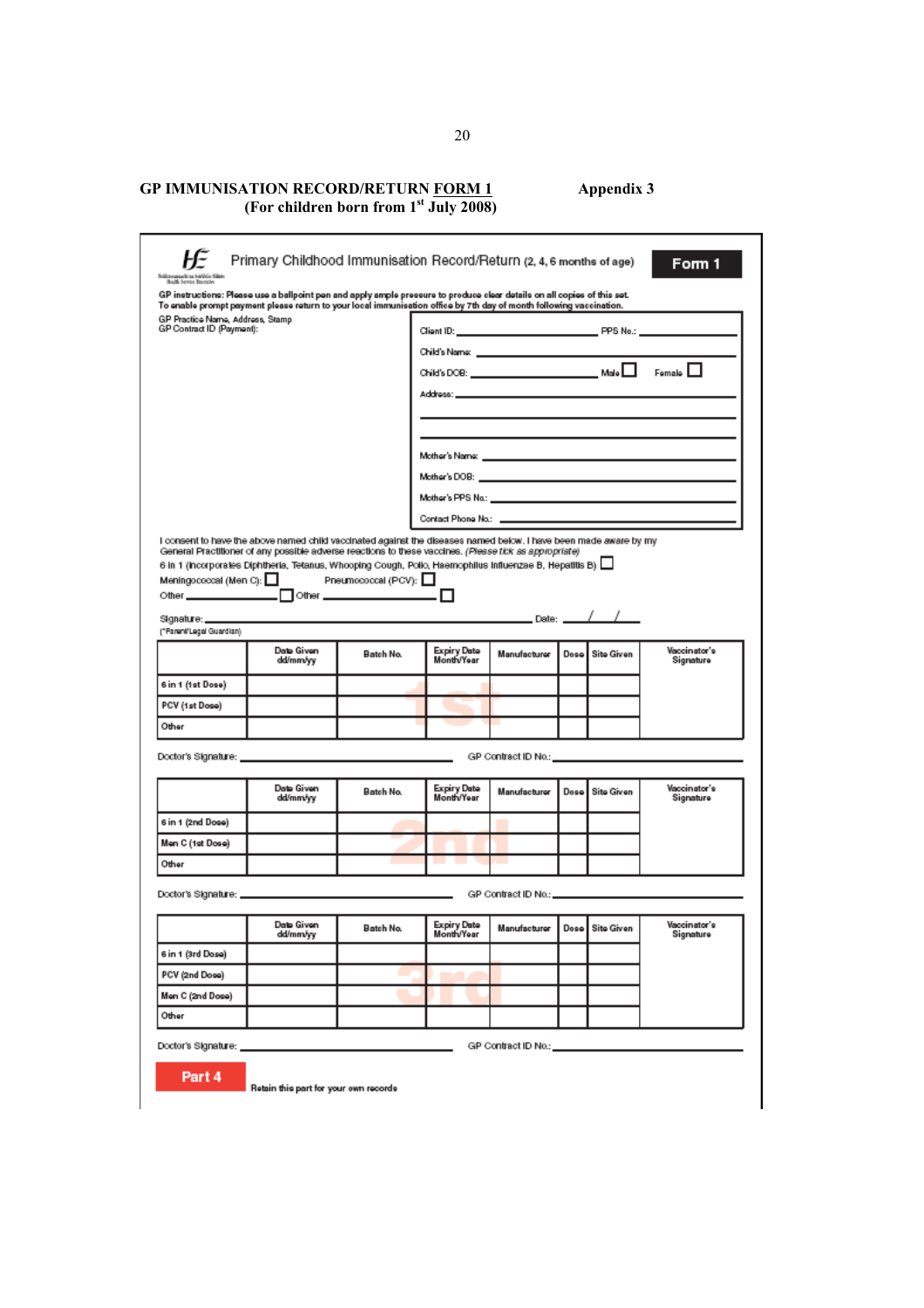# GP IMMUNISATION RECORD/RETURN FORM 2 **Appendix 3**

### *(For children born from 1st July 2008)*

|                                                                      | GP instructions: Please use a ballpoint pen and apply ample pressure to produce clear details on all copies of this set.<br>To enable prompt payment please return to your local immunisation office by 7th day of month followin |           |                                                                                                                                                                                                                                |      |                                |      |                        |                                                                                                                                                                                                                               |
|----------------------------------------------------------------------|-----------------------------------------------------------------------------------------------------------------------------------------------------------------------------------------------------------------------------------|-----------|--------------------------------------------------------------------------------------------------------------------------------------------------------------------------------------------------------------------------------|------|--------------------------------|------|------------------------|-------------------------------------------------------------------------------------------------------------------------------------------------------------------------------------------------------------------------------|
| GP Practice Name, Address, Stamp<br><b>GP Contract ID (Payment):</b> |                                                                                                                                                                                                                                   |           |                                                                                                                                                                                                                                |      |                                |      |                        | Client ID: PPS No.: PPS No.: PPS No.: PPS No.: PPS No.: PPS No.: PPS No.: PPS No.: PPS No.: PPS No.: PPS No.: PPS No.: PPS No.: PPS No.: PPS No.: PPS No.: PPS No.: PPS No.: PPS No.: PPS No.: PPS No.: PPS No.: PPS No.: PPS |
|                                                                      |                                                                                                                                                                                                                                   |           | Child's Name: ____________________________                                                                                                                                                                                     |      |                                |      |                        |                                                                                                                                                                                                                               |
|                                                                      |                                                                                                                                                                                                                                   |           |                                                                                                                                                                                                                                |      |                                |      |                        | Female                                                                                                                                                                                                                        |
|                                                                      |                                                                                                                                                                                                                                   |           |                                                                                                                                                                                                                                |      |                                |      |                        |                                                                                                                                                                                                                               |
|                                                                      |                                                                                                                                                                                                                                   |           |                                                                                                                                                                                                                                |      |                                |      |                        |                                                                                                                                                                                                                               |
|                                                                      |                                                                                                                                                                                                                                   |           |                                                                                                                                                                                                                                |      |                                |      |                        |                                                                                                                                                                                                                               |
|                                                                      |                                                                                                                                                                                                                                   |           |                                                                                                                                                                                                                                |      |                                |      |                        |                                                                                                                                                                                                                               |
|                                                                      |                                                                                                                                                                                                                                   |           | Mother's DOB: New York Contract and Contract Contract Contract Contract Contract Contract Contract Contract Contract Contract Contract Contract Contract Contract Contract Contract Contract Contract Contract Contract Contra |      |                                |      |                        |                                                                                                                                                                                                                               |
|                                                                      |                                                                                                                                                                                                                                   |           |                                                                                                                                                                                                                                |      |                                |      |                        |                                                                                                                                                                                                                               |
|                                                                      |                                                                                                                                                                                                                                   |           | Contact Phone No.: __________                                                                                                                                                                                                  |      |                                |      |                        |                                                                                                                                                                                                                               |
|                                                                      | I consent to have the above named child vaccinated against the diseases named below. I have been made aware by my<br>General Practitioner of any possible adverse reactions to these vaccines. (Please tick as appropriate)       |           |                                                                                                                                                                                                                                |      |                                |      |                        |                                                                                                                                                                                                                               |
|                                                                      | Measles, Mumps, Rubella (MMR): Pneumococcal (PCV): Meningococcal (Men C): I Haemophius Influenzae B (Hb): I                                                                                                                       |           |                                                                                                                                                                                                                                |      |                                |      |                        |                                                                                                                                                                                                                               |
|                                                                      |                                                                                                                                                                                                                                   |           |                                                                                                                                                                                                                                |      |                                |      |                        |                                                                                                                                                                                                                               |
| Signature: __                                                        |                                                                                                                                                                                                                                   |           |                                                                                                                                                                                                                                |      |                                |      |                        |                                                                                                                                                                                                                               |
| ("Parent/Legal Guardian)                                             |                                                                                                                                                                                                                                   |           |                                                                                                                                                                                                                                |      |                                |      |                        |                                                                                                                                                                                                                               |
|                                                                      | Date Given<br>dd/mm/yy                                                                                                                                                                                                            | Batch No. | <b>Expiry Date</b><br>Month/Year                                                                                                                                                                                               |      | Manufacturer                   | Dose | Site Given             | Vaccinator's<br>Signature                                                                                                                                                                                                     |
| PCV (3rd Dose)                                                       |                                                                                                                                                                                                                                   |           |                                                                                                                                                                                                                                |      |                                |      |                        |                                                                                                                                                                                                                               |
| <b>MMR</b>                                                           |                                                                                                                                                                                                                                   |           |                                                                                                                                                                                                                                |      |                                |      |                        |                                                                                                                                                                                                                               |
| Other                                                                |                                                                                                                                                                                                                                   |           | . .                                                                                                                                                                                                                            |      |                                |      |                        |                                                                                                                                                                                                                               |
|                                                                      |                                                                                                                                                                                                                                   |           |                                                                                                                                                                                                                                |      |                                |      |                        |                                                                                                                                                                                                                               |
|                                                                      |                                                                                                                                                                                                                                   |           |                                                                                                                                                                                                                                |      |                                |      |                        |                                                                                                                                                                                                                               |
|                                                                      | Date Given<br>dd/mm/yy                                                                                                                                                                                                            | Batch No. | <b>Expiry Date</b><br>Month/Year                                                                                                                                                                                               |      | Manufacturer                   | Dose | Site Given             | Vaccinator's<br>Signature                                                                                                                                                                                                     |
| <b>Hib Booster</b>                                                   |                                                                                                                                                                                                                                   |           | - -                                                                                                                                                                                                                            |      |                                |      |                        |                                                                                                                                                                                                                               |
| Men C (3rd Dose)                                                     |                                                                                                                                                                                                                                   |           |                                                                                                                                                                                                                                |      |                                |      |                        |                                                                                                                                                                                                                               |
| Other                                                                |                                                                                                                                                                                                                                   |           |                                                                                                                                                                                                                                |      |                                |      |                        |                                                                                                                                                                                                                               |
| Doctor's Signature: __                                               |                                                                                                                                                                                                                                   |           |                                                                                                                                                                                                                                |      | GP Contract ID No.: __________ |      |                        |                                                                                                                                                                                                                               |
|                                                                      |                                                                                                                                                                                                                                   |           |                                                                                                                                                                                                                                |      |                                |      |                        |                                                                                                                                                                                                                               |
| Other/Opportunistic vaccination                                      |                                                                                                                                                                                                                                   |           |                                                                                                                                                                                                                                |      |                                |      |                        |                                                                                                                                                                                                                               |
| Reason given                                                         | Vaccine Name                                                                                                                                                                                                                      | Batch No. | <b>Expiry Date</b><br>Month/Year                                                                                                                                                                                               | Dose | Site Given                     |      | Date given<br>dd/mm/yy | Vaccinator's<br>Signature                                                                                                                                                                                                     |
|                                                                      |                                                                                                                                                                                                                                   |           |                                                                                                                                                                                                                                |      |                                |      |                        |                                                                                                                                                                                                                               |
|                                                                      |                                                                                                                                                                                                                                   |           |                                                                                                                                                                                                                                |      |                                |      |                        |                                                                                                                                                                                                                               |
|                                                                      |                                                                                                                                                                                                                                   |           |                                                                                                                                                                                                                                |      |                                |      |                        |                                                                                                                                                                                                                               |
|                                                                      |                                                                                                                                                                                                                                   |           |                                                                                                                                                                                                                                |      |                                |      |                        |                                                                                                                                                                                                                               |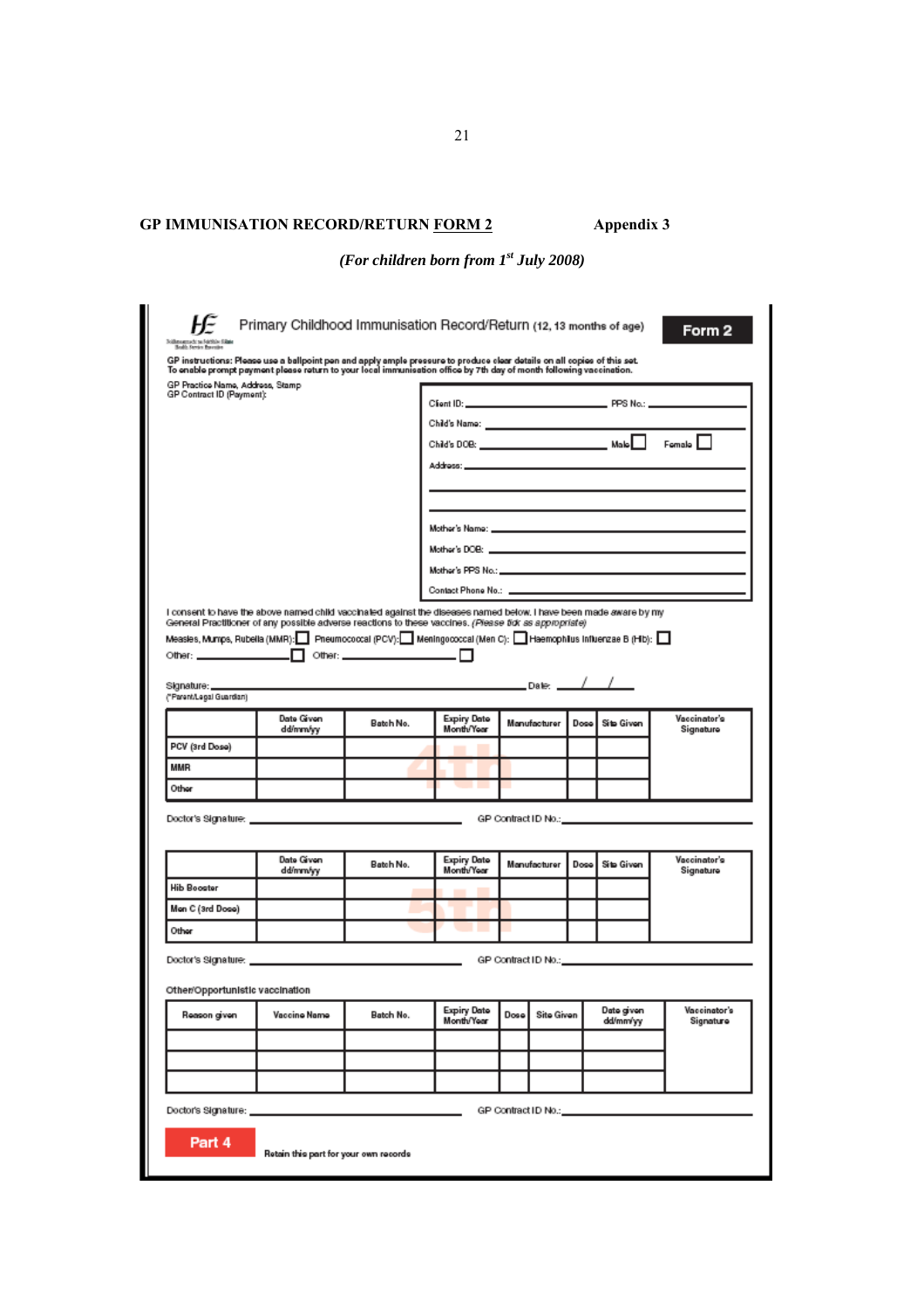### **Dear**

I note from my records that you have not responded to the HSE's invitation to attend my surgery for the immunisation of your child.

I would like to advise you of the importance of immunisation. Immunisation protects your child against diseases that can cause serious illness and even death. By protecting your child you also protect your family and the whole community from a number of serious diseases. It is very important that your child is immunised now. Please attend for your child's immunisation as soon as possible.

If you are in anyway concerned about immunisation please come and see me and we can discuss the matter.

**Yours sincerely** 

**Dr General Practitioner** 

**\_\_\_\_\_\_\_\_\_\_\_\_\_\_\_\_\_\_**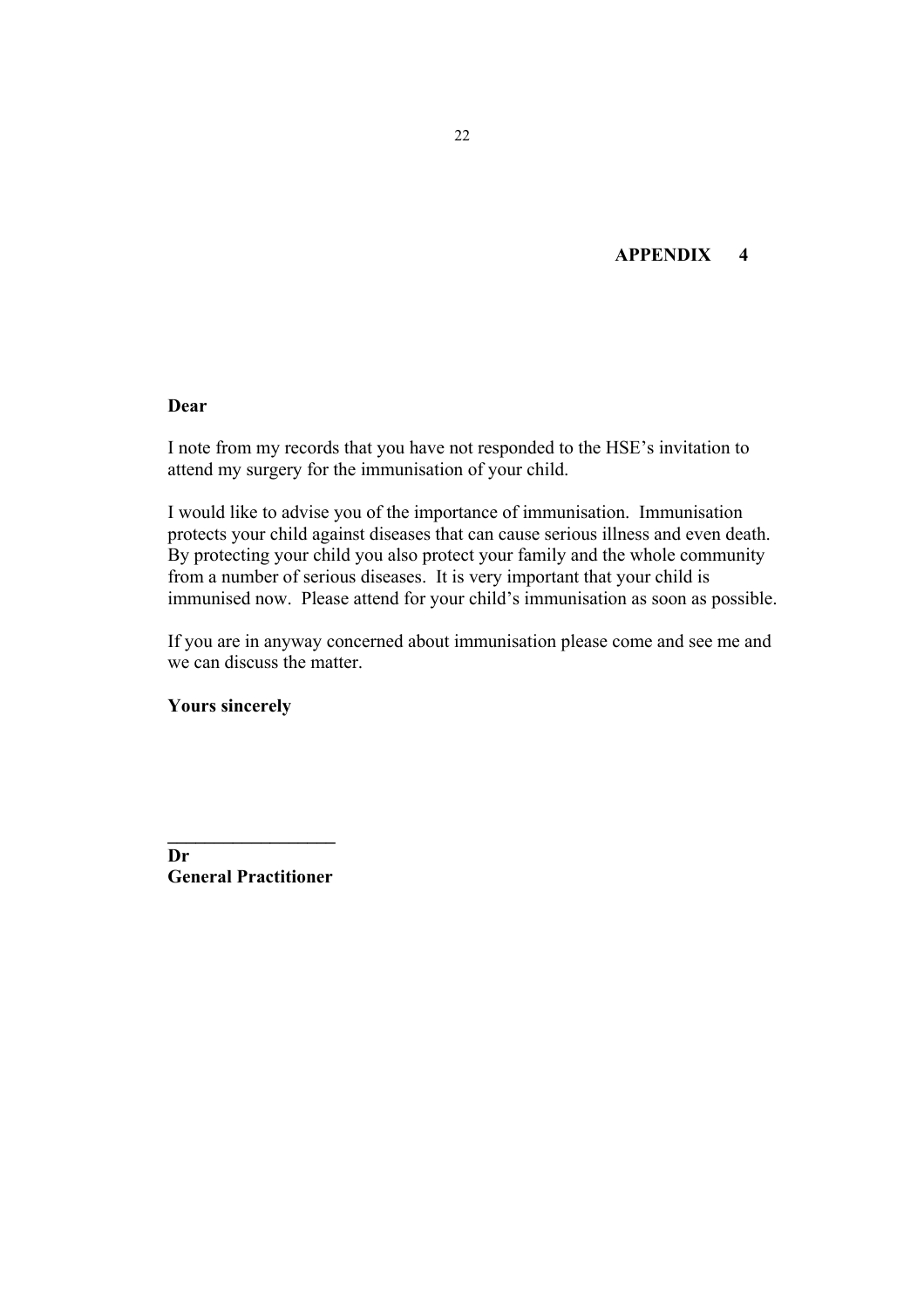#### **CONTRAINDICATIONS AND PRECAUTIONS TO VACCINES**

- Minor illness with a temperature of less than 38oC is not a reason to defer immunisation.
- Sometimes these recommendations differ from those in licensed information on the Summary of Product Characteristics (SPC).
- The benefits and risks of giving specific vaccines should be carefully considered when the events listed as precautions exist.
- When there are doubts as to whether or not to give a vaccine contact a Paediatrician or Public Health Specialist.

| Vaccine                             | Contraindications                                                                                                                                         | Precautions                                                                                                                                                                                               |
|-------------------------------------|-----------------------------------------------------------------------------------------------------------------------------------------------------------|-----------------------------------------------------------------------------------------------------------------------------------------------------------------------------------------------------------|
| General for all vaccines            | Confirmed anaphylactic reaction<br>to the vaccine or to a<br>constituent.<br>(See introduction in<br>Immunisation guidelines of<br>Ireland 2008 Edition.) | Moderate or severe illness; defer<br>until recovery, unless the<br>benefits outweigh the risks.<br>Latex allergy (see note 2 below)                                                                       |
| DTP/DTaP/Tdap<br>(see note 1 below) | As above<br>(see note 1 below)                                                                                                                            | Evolving neurological<br>conditions; defer until stable.                                                                                                                                                  |
| <b>IPV</b>                          | As above                                                                                                                                                  | Pregnancy; give if benefits<br>outweigh risks.                                                                                                                                                            |
| <b>MMR</b>                          | As above<br>Pregnancy                                                                                                                                     | -Recent administration of blood<br>or blood product (defer for at<br>least 3 months)<br>-Immune deficiency or<br>suppression<br>-Thrombocytopenia within 6<br>weeks of a previous dose (see<br>Chapter 8) |

**Table 2.4** Contraindications and precautions for specific vaccines

**Notes** 

- 1. Encephalopathy, temp >40.5°C, seizures, prolonged crying or hypotonic-hyporesponsive episodes following a previous dose of a whole-cell pertussis-containing vaccine have not been shown to result in permanent damage, are far less likely to occur following acellular pertussis vaccines, and **are no longer regarded as either precautions or contraindications.**
- 2. Vaccines supplied in vials or syringes containing rubber should not be used in those who had an anaphylactic reaction to latex.

#### **(Immunisation Guidelines for Ireland, 2008 Edition, Page 18, Chapter 2)**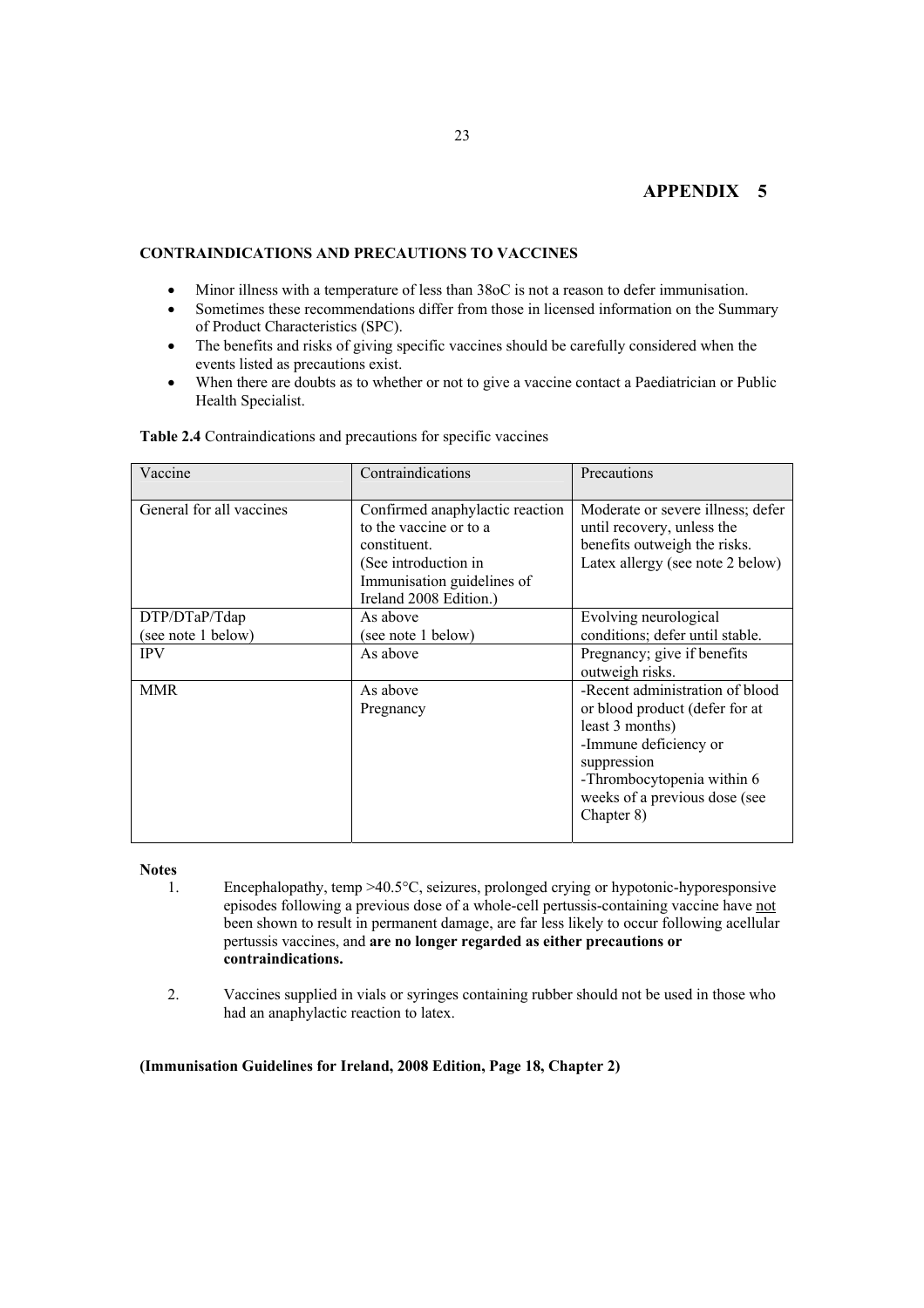### **Conditions which are NOT contraindications to immunisation**

- **1.** Family history of any adverse reactions following immunisation.
- **2.** Minor infections without fever or systemic upset.
- **3.** Family or personal history of convulsions. Antipyretic measures are advisable following immunisation of children under five years with a family history of febrile convulsions.
- **4.** History of pertussis, measles, rubella or mumps infection in the absence of proof of immunity.
- **5.** Prematurity or low birth weight (defer Hep B in those under 2 kg unless there is a maternal history of HBV infection).
- **6.** Stable neurological conditions e.g. cerebral palsy.
- **7.** Recent contact with an infectious disease.
- **8.** Asthma, eczema, hay fever, migraine or food allergy.
- **9.** Therapy with antibiotics or low dose oral or locally-acting steroids.
- **10.** Child's mother is pregnant.
- **11.** Child being breastfed.
- **12.** History of jaundice.
- **13.** Child over the age recommended in immunisation schedule.
- **14.** Recent or imminent surgery or general anaesthesia.
- **15.** Corticosteroid replacement therapy.

### **Taken from Immunisation Guidelines for Ireland, 2008 Edition, page 17.**

| Vaccine                 | <b>Asymptomatic HIV</b><br><b>Infection</b> | <b>Symptomatic HIV</b><br><b>Infection</b> |
|-------------------------|---------------------------------------------|--------------------------------------------|
| Diphtheria, tetanus,    | Yes                                         | Yes                                        |
| pertusis, polio         |                                             |                                            |
| <b>MMR</b>              | Yes                                         | Yes                                        |
| Haemophilus             | Yes                                         | Yes                                        |
| Meningococcal           | Yes                                         | Yes                                        |
| Pneumococcal (PPV, PCV) | Yes                                         | Yes                                        |
| Influenza               | Yes                                         | Yes                                        |
| Hepatitis A and B       | Yes                                         | Yes                                        |
| Varicella               | Yes                                         | Yes if $CD4 > 25\%$                        |
| BCG <sup>2</sup>        | N <sub>0</sub>                              | No                                         |
| <b>OPV</b>              | N <sub>0</sub>                              | No                                         |
| <b>Yellow Fever</b>     | N <sub>0</sub>                              | N <sub>0</sub>                             |

### Vaccination of those who are HIV positive (Table 2.5)<sup>1</sup>

**¹ Page 24, Immunisation Guidelines for Ireland 2008 Edition** 

**² See Chapter 16 re HIV and BCG in Immunisation Guidelines for Ireland 2008 Edition**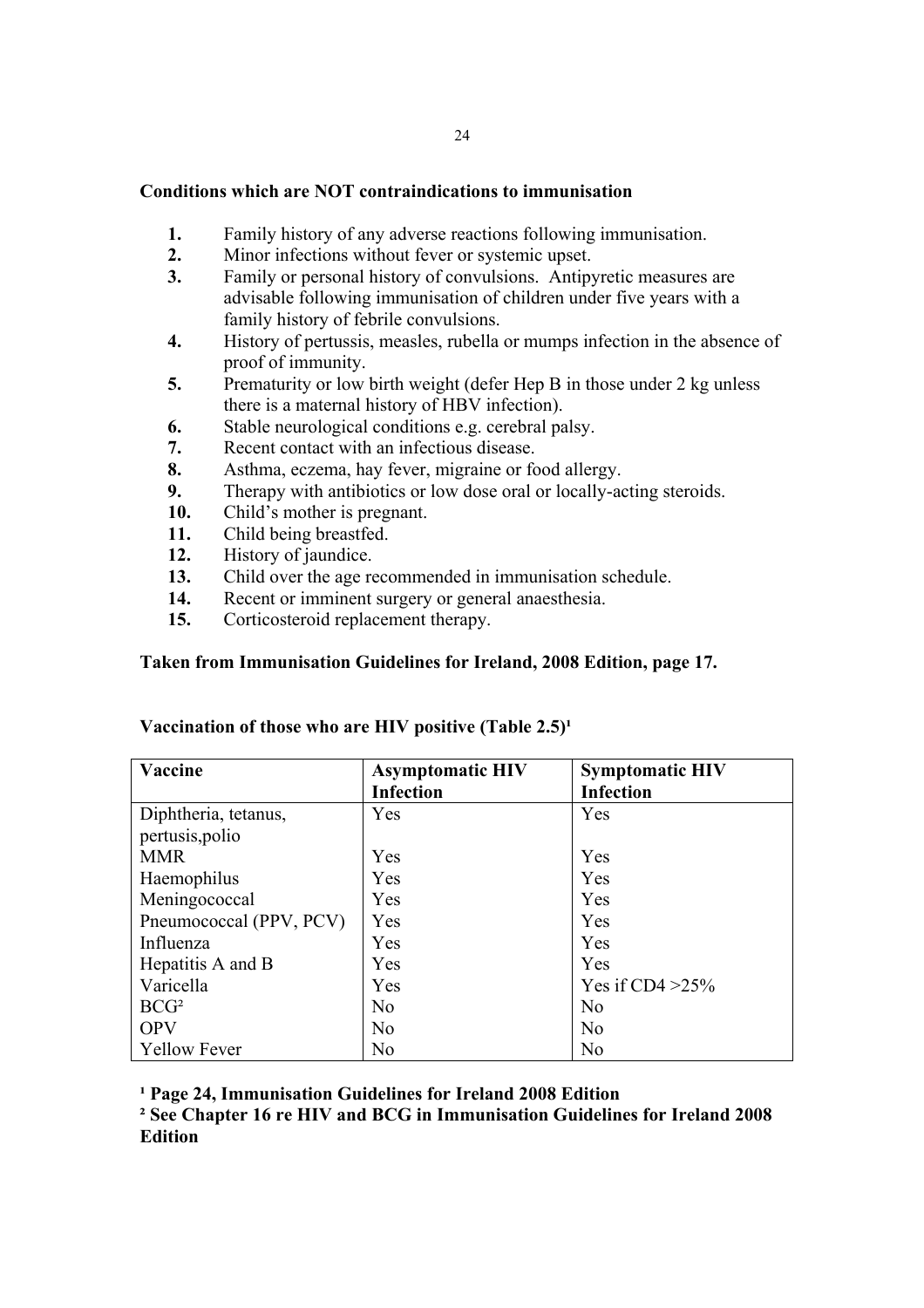### **Sample Immunisation Record page for children born before 1/7/08**

| The timetable for immunisation as revised from October 2002 |                                                                                                                                   |  |           |            |          |                   |  |  |
|-------------------------------------------------------------|-----------------------------------------------------------------------------------------------------------------------------------|--|-----------|------------|----------|-------------------|--|--|
| ne                                                          | Immunisation                                                                                                                      |  | Batch No. | Date Given | Initials | Comments (if any) |  |  |
|                                                             | t birth-1 month: BCG (usually in maternity hospitals)                                                                             |  |           |            |          |                   |  |  |
| At 2 months:                                                | Diphtheria<br>Tetanus<br>Whooping Cough*<br>5 in 1<br>Hib<br>Inactivated Polio                                                    |  |           |            |          |                   |  |  |
| At 4 months:                                                | Meningococcal C<br>Diphtheria                                                                                                     |  |           |            |          |                   |  |  |
|                                                             | Tetanus<br>Whooping Cough*<br>5ln 1<br><b>Hib</b><br>Inactivated Polio                                                            |  |           |            |          |                   |  |  |
|                                                             | Meningococcal C                                                                                                                   |  |           |            |          |                   |  |  |
| At 6 months:                                                | Diphtheria<br>Tetanus<br>Whooping Caugh*<br>5 in 1<br>Hib<br>Inactivated Polio<br>Meningococcal C                                 |  |           |            |          |                   |  |  |
| At 12-15                                                    | Measles                                                                                                                           |  |           |            |          |                   |  |  |
| months:                                                     | Mumps<br><b>MMR</b><br>Rubella<br>Hib                                                                                             |  |           |            |          |                   |  |  |
| $t$ 4-5 years:                                              | Diphtheria<br>Whooping Cough*<br>$4$ in $1$<br>Tetanus<br>Inactivated Polio Vaccine<br>Measles.<br>Mumps<br><b>MMR</b><br>Rubelia |  |           |            |          |                   |  |  |
| r 11-12 years:                                              | Measles.<br>Mumos.<br>MMR.<br>Rubella                                                                                             |  |           |            |          |                   |  |  |
|                                                             | amit if two previous doses have been given)                                                                                       |  |           |            |          |                   |  |  |
| $(10-14$ years:                                             | BCG <sup>3</sup> (interval of 4 weeks)<br>after MMRI                                                                              |  |           |            |          |                   |  |  |
| r 11-14 years:                                              | Tetanus<br>Td<br>Diphtheria (low dose)                                                                                            |  |           |            |          |                   |  |  |

# **From Child Health Record booklet – Health Promotion Unit**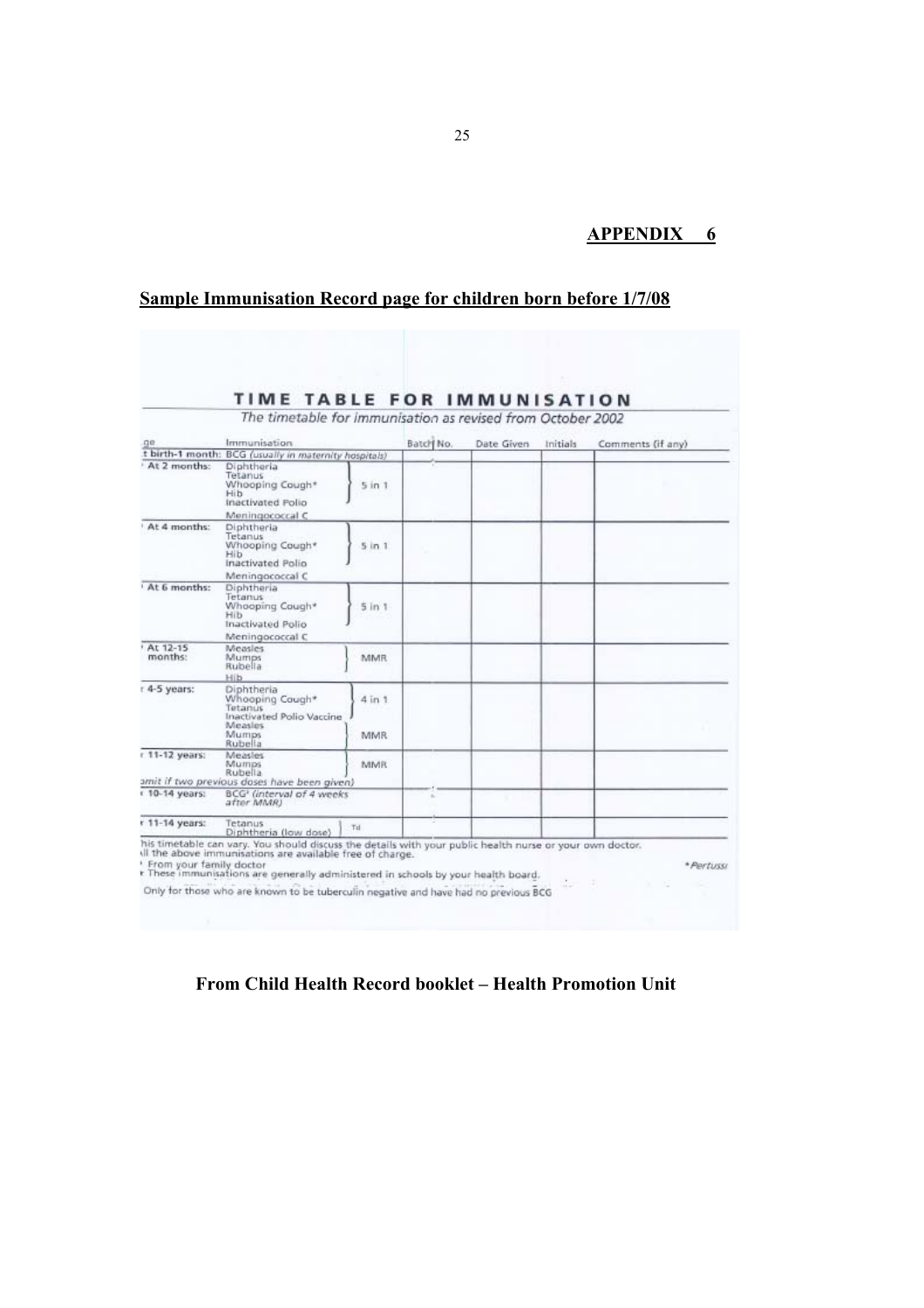# **Immunisation Record booklet for children born from 1/7/08**

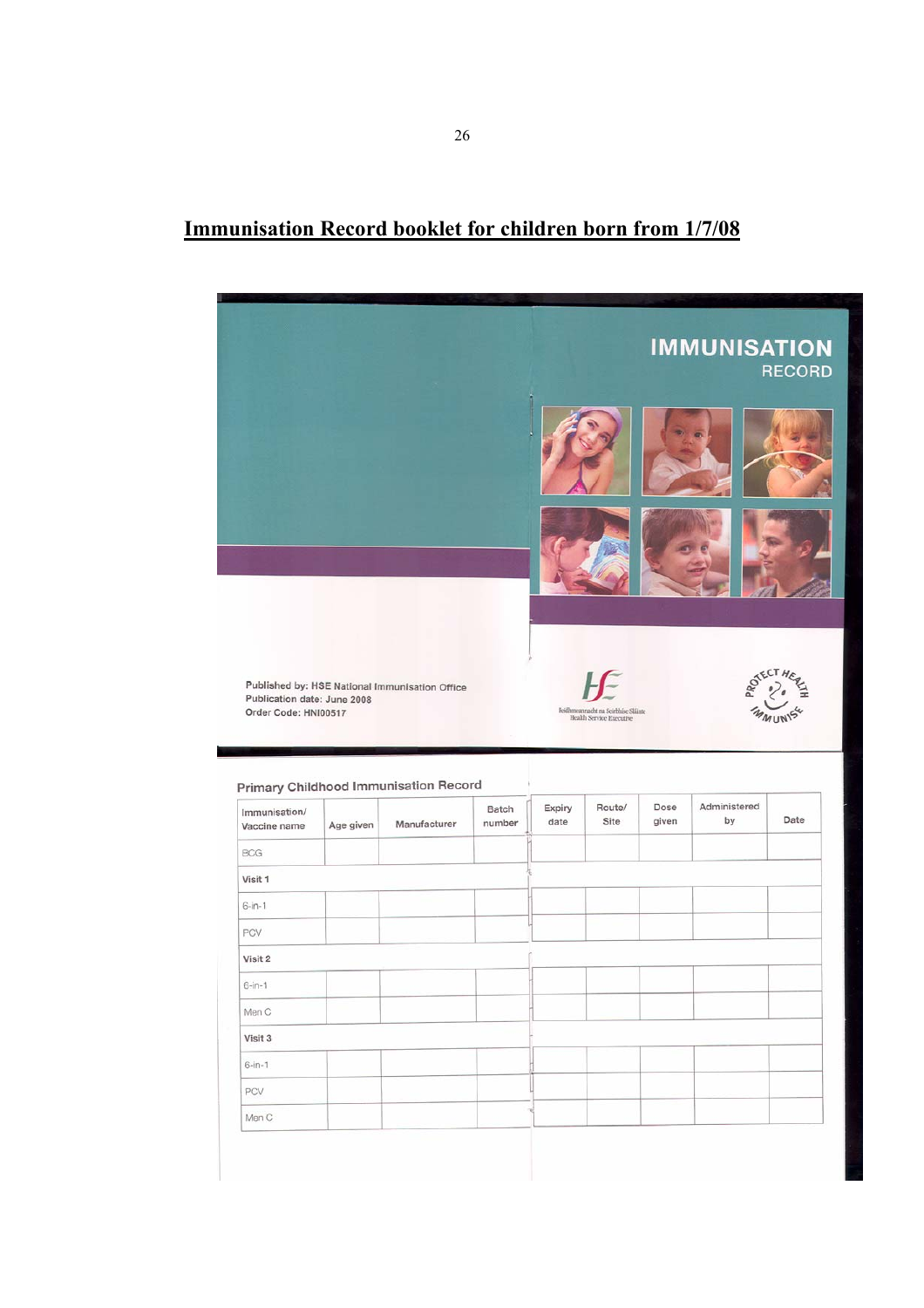### **1. STORAGE AND DISPOSAL OF VACCINES**

As indicated in section 5 of the Schedule an integral part of a quality immunisation service is the availability of a safe and efficacious vaccine. It is recommended that the following procedures be adhered to towards ensuring and maintaining the safety and efficacy required.

### **2. PRELIMINARY POINTS**

- (i) The leaflets supplied with the produce and prepared by the Manufacturer in consultation with the Irish Medicines Board should be read by the professional administering the vaccine.
- (ii) The identity of the vaccine must be checked to ensure the right Product is used in the appropriate way on every occasion.
- (iii) The expiry date must be noted.
- (iv) The date of immunisation, name of vaccine and batch number must be recorded on the child's record. When two vaccines are given simultaneously, the relevant sites should be recorded to allow any reactions to be related to the causative vaccine.
- (v) The recommended storage conditions must have been observed.

### **3. RECONSTITUTION OF VACCINE**

- (i) Freeze dried vaccines must be reconstituted with the diluent supplied and used within the recommended period after reconstitution.
- (ii) Before injection the colour of the product must be checked with that stated by the manufacturer in the package insert. The diluent should be added slowly to avoid frothing. A sterile syringe with a 21G needle should be used for reconstituting the vaccine, and a small gauge needle for injection.

### **4. STORAGE AND DISPOSAL**

(i) Manufacturers' recommendations on storage must be observed and care should be taken to ensure that, on receipt, vaccines are immediately placed under the required storage conditions. Vaccines must not be kept at temperatures below  $0^{\circ c}$  as freezing can cause the deterioration of the vaccine and breakage of the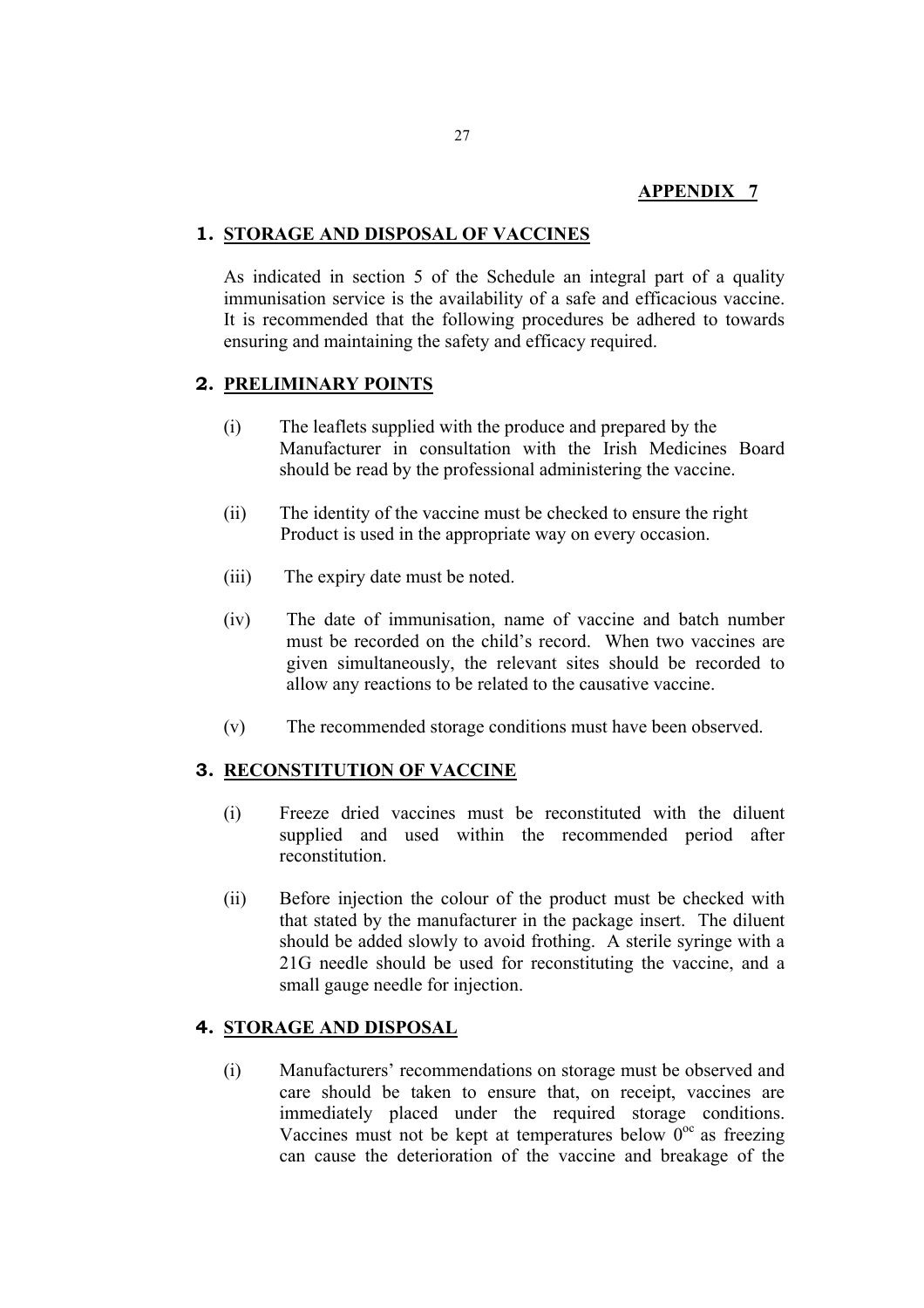container. The shelf immediately below the icebox should not be used for the storage of vaccines.

- (ii) A maximum/minimum thermometer should be used in refrigerators where vaccines are stored, irrespective of whether the refrigerator incorporates a temperature indicator dial.
- (iii) Special care should be taken during defrosting the refrigerator to ensure that the temperature of the vaccines does not exceed the specified range for the periods of time specified by the vaccine manufacturer. An alternative refrigerator or insulated containers should be used for vaccine.
- (iv) Reconstituted vaccine must be used within the recommended period, varying from one to four hours, according to the manufacturer's instructions. Single dose vials are preferable; once opened, multi-dose vials must not be kept after the end of the session and any vaccine left unused must be discarded.
- (v) The distribution of vaccines should be in accordance with the recognised guidelines on good distribution practice wholesaling of medicinal products.
- (vi) Unused vaccine should be returned via the National Cold Chain delivery service for disposal.

Additional information available in **"A Practical Guide to Immunisation". Published by the: National Immunisation Office (2008).**